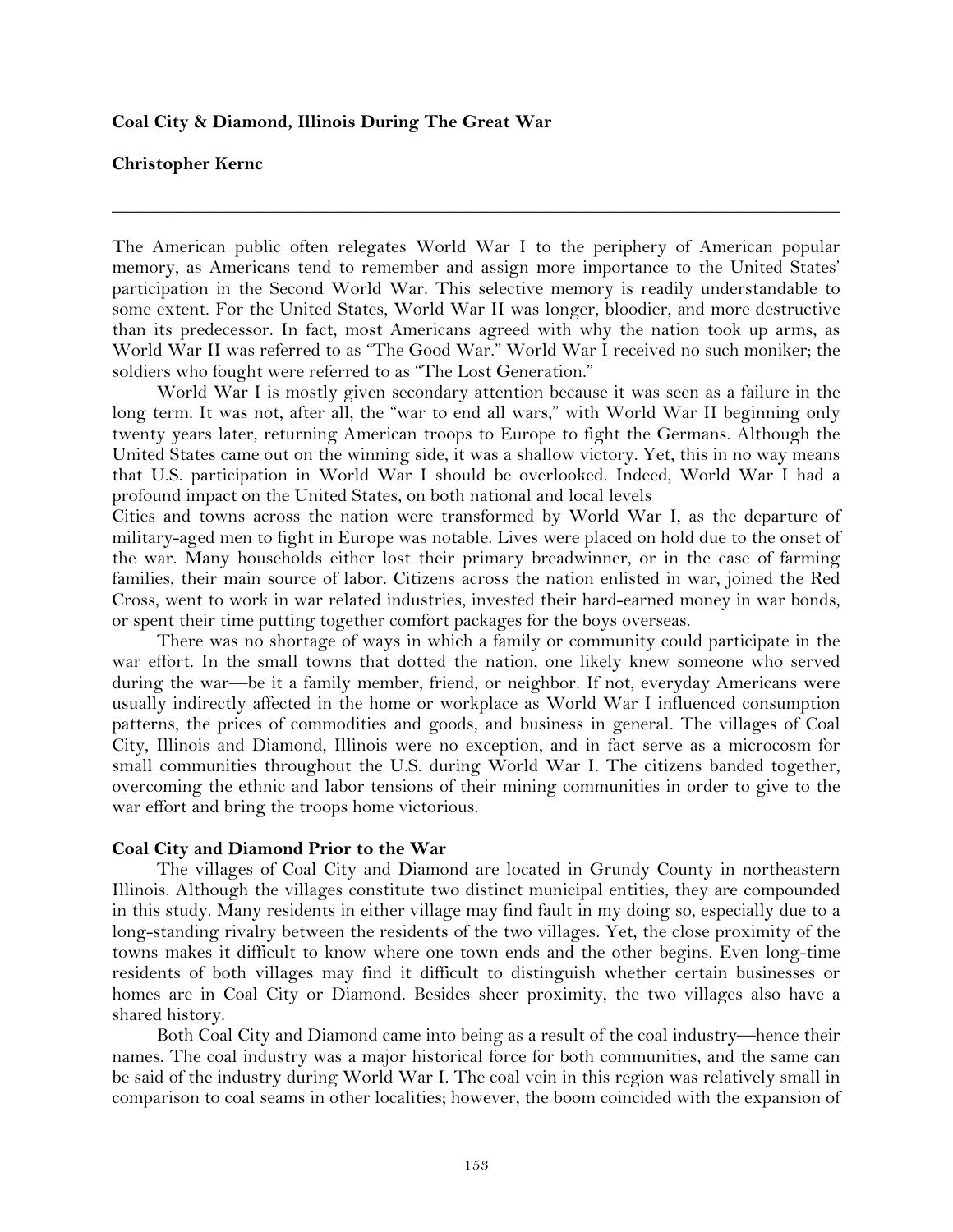railroads in Illinois and the industrial emergence of nearby Chicago. In reference to a mine located in Diamond, a report by the Illinois Bureau of Labor Statistics stated:

The seam of coal is thin, and near the surface, and one of the chief sources of expense in mining it is the handling of the great quantities of water which continually accumulate in the workings. Its proximity to Chicago, alone, gives to this coal field its special value, and it is doubtful if the necessary capital would be found to develop it were it not the nearest coal to the largest market in the West.<sup>1</sup>

This report suggests that proximity played a fundamental role in the birth of the coal industry in both Coal City and Diamond, Illinois. Chicago provided a market, as well as financiers, and the railroad provided the link to the Chicago and regional markets. According to M.J. Donna, the first major railroad line near Coal City and Diamond passed through Braidwood, Illinois, located just a few miles from Cold City and Diamond, and its construction was completed in 1853. Braidwood's forested areas were used as a source of wood to power railroad engines. The discovery of coal in the area corresponded with the shift toward coal-powered locomotives; thus, the growth of the mining industry in the area was no coincidence.<sup>2</sup> Because of the railroad, the area became an important part of the transportation network of the region, and coal mining became a lucrative enterprise. Mining operations began sprouting up all over the area. Many more miles of railroad track and spur lines through the northern Illinois coalfield followed.

Several local mining communities were directly founded by railroad companies, or sprang to life as the result of railroad companies sinking mines in the area. According to Jim Ridings, neighboring Braceville boomed when the Chicago, Milwaukee, and St. Paul Railroad purchased a large tract of land and began mining operations in the 1880s. The population of the township swelled from a small village with few inhabitants to a bustling community of over 3,500 residents within a decade.3 Likewise, the founding of Coal City and its organization was plotted in relation to the Chicago, Pekin and Southwestern Railway.4James MacFarlane stated that the northern Illinois coalfield, "on account of its vicinity to the great market afforded by the city of Chicago, is for obvious reasons destined to be one of the most productive districts in the state."5 By 1870, mines in nearby Will County ranked second in the state for coal production, producing 228,000 tons, and the mines in Grundy County were producing 51,375 tons of coal.<sup>6</sup> Likewise, the Chicago and Alton Railroad had increased its coal shipments from 12,281 tons in 1865, to 176,876 tons in 1870.7 Proximity to Chicago and the railroad's dependency on coal made mining in Coal City and Diamond economically feasible.

As is the case with any area dependent on a single staple industry, the fate of the people who lived among the coalfields of Coal City and Diamond rested on the fortune of "king coal."

<sup>1</sup> Illinois Bureau of Labor Statistics, *Statistics of Coal Production in Illinois: A Supplemental Report of the State Bureau of Labor Statistics* (Springfield, IL: H.W. Rokker, 1883), 97-98.

<sup>2</sup> Modesto Joseph Donna, *The Braidwood Story* (Braidwood, IL: Braidwood History Bureau, 1957), 310, 59.

<sup>3</sup> Jim Ridings, *Cardiff 2:A Second Volume of History from the Lost Coal Mining Town on the Prairie and More History from Clark City, Tracy, Torino, and Campus* (Herscher, IL: Side Show Books, 2008), 287.

<sup>4</sup> Helen Stine Ullrich, *This is Grundy County: Its History from Beginning to 1968* (Dixon, IL: Rogers Printing Co., 1968), 173.

<sup>5</sup> James MacFarlane, *The Coal Regions of America: Their Topography, Geology, and Development* (New York: D. Appleton and Company, 1875), 426.

<sup>6</sup> Richard Joyce, "Mines of the Prairie: Life and Labor in the Wilmington, Illinois, Coal Fields, 1866-1897" (Masters Thesis, Illinois State University, 1980) 15.

<sup>7</sup> Ibid.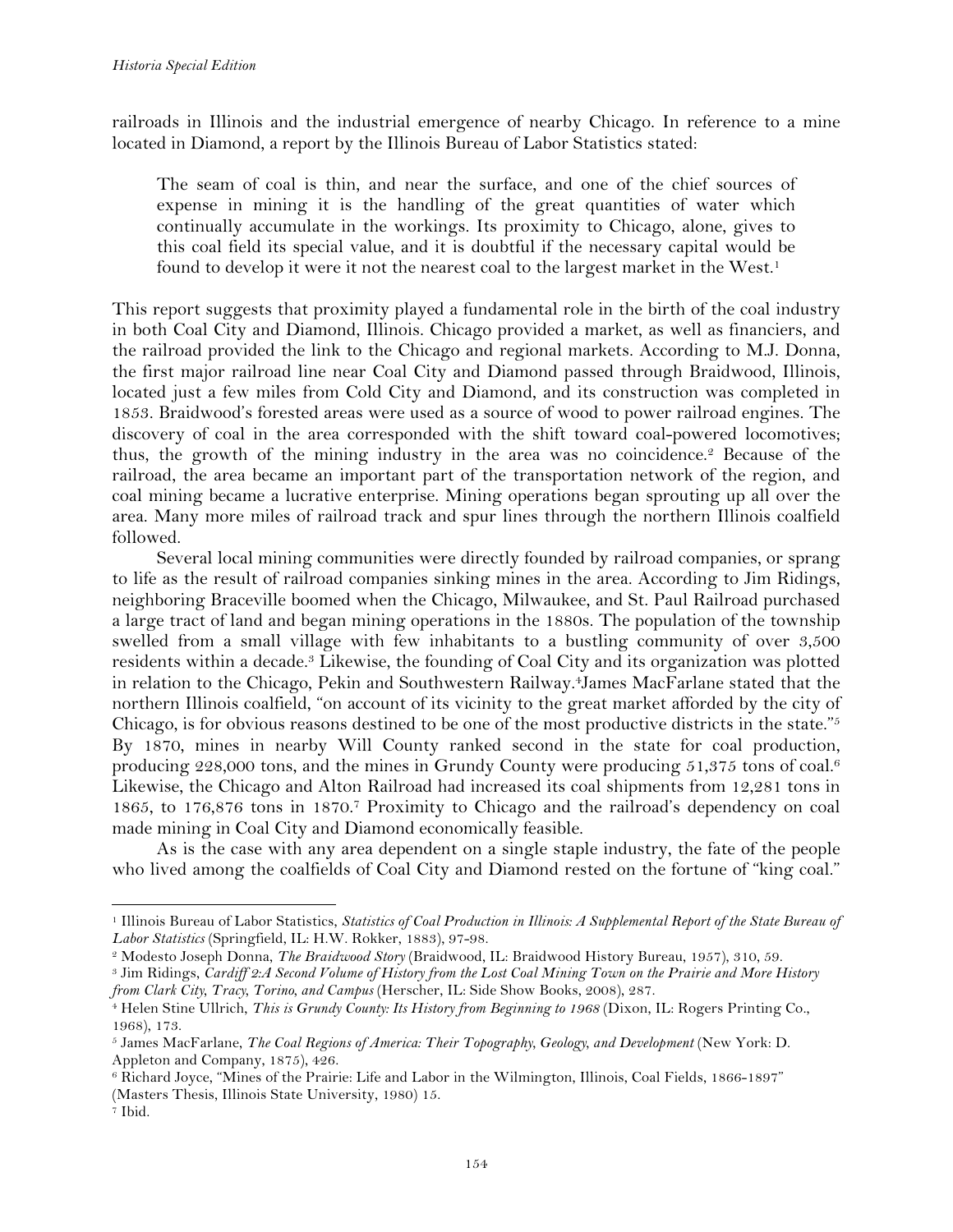Coal production in the area hit its peak in the late nineteenth century, but began to wane into the early twentieth century. Coal City was mapped in 1875 and incorporated in 1871, and Diamond was organized in 1873 and established as a municipality in 1895.<sup>8</sup> According to population statistics compiled by local historian Richard Joyce, the population of Coal City in 1890 (the first census since its founding) was 1,672 and the population of Diamond in 1900 (again the first census from its founding) was 672.9 The population of Diamond may have been larger in the 1870s and 1880s; however, a disaster in the Diamond Mine in 1883 and the mine's subsequent closure caused a mass exodus of local inhabitants. The closure forced Diamond miners and their families to relocate in order to find employment. A local resident reported that prior to the disaster, the town consisted of "about fifteen hundred inhabitants," but she continued:

Today Diamond is but a shadow of its former self. The coal around town is nearly all worked out. The company sank a new mine, Number Six about seven miles south of Diamond where a little village by the name of Torino is springing up. Many people from Diamond have gone there. Some have moved their houses; other their business places…. Yet most leave with genuine regret the little village that has so long been their home but is now on the decline.<sup>10</sup>

Prior to World War I, the populations of Coal City and Diamond in 1910 were 2,667 and 255, yet, by 1920 the towns' populations dwindled to 1,744 and 85 inhabitants respectively.11 This pattern of outward migration somewhat slowed during World War I, as wartime demand led to a temporary revitalization of the local coal industry.

The quest for coal not only altered the area's economy, landscape, and environment, but also its political, demographic, social, and cultural makeup. For innumerable reasons, thousands of individuals from all parts of the globe descended upon Coal City and Diamond to try their luck in its burgeoning new industry. As a result Coal City and Diamond were fairly diverse communities by the time the United States became embroiled in the First World War. This heterogeneous mix of peoples created an interesting wartime dynamic. The loyalty of the newly arrived immigrants was often questioned, and "One Hundred Percent American" campaigns exacerbated community tensions, which were already at an all-time high. Citizens often wondered if immigrant workers would assimilate and support the war or if they would be potential saboteurs and dissenters who would impede the war effort. These inquires played hand-in-hand with the long history of labor strife and militancy that had existed in the area since the 1870s. Many Anglo-Americans, capitalists, and politicians were undoubtedly leery of where immigrants' loyalties remained. The war either afforded recent immigrants an opportunity to prove their loyalty, or it obligated them to prove it.

Because the populations of both Coal City and Diamond consisted of working-age males, many inhabitants of the towns enlisted in World War I. Downturns in the local coal industry prior to the war, as well as the coal industry's drudgeries, likely influenced many to join the

<sup>8</sup>Coal City Public Library District, "Coal Mining in Illinois," Coal City Public Library,

http://www.coalcity.lib.il.us/coalmining/coalcity/coalcity.html(accessed April 8, 2011).

<sup>9</sup>Richard Joyce, "Coal Mining Towns Population Statistics," prepared by Richard Joyce, Coal City Public Library District Collections, Coal City, Illinois.

<sup>10</sup>Flossie Strickland, "The Rise and Fall of Diamond," Unknown Newspaper (May 1907), courtesy Coal City Public Library District, http://www.coalcity.lib.il.us/coalmining/diamond/diamond\_riseandfall.html (accessed April 8, 2011).

<sup>&</sup>lt;sup>11</sup> Joyce, "Coal Mining Towns Population Statistics."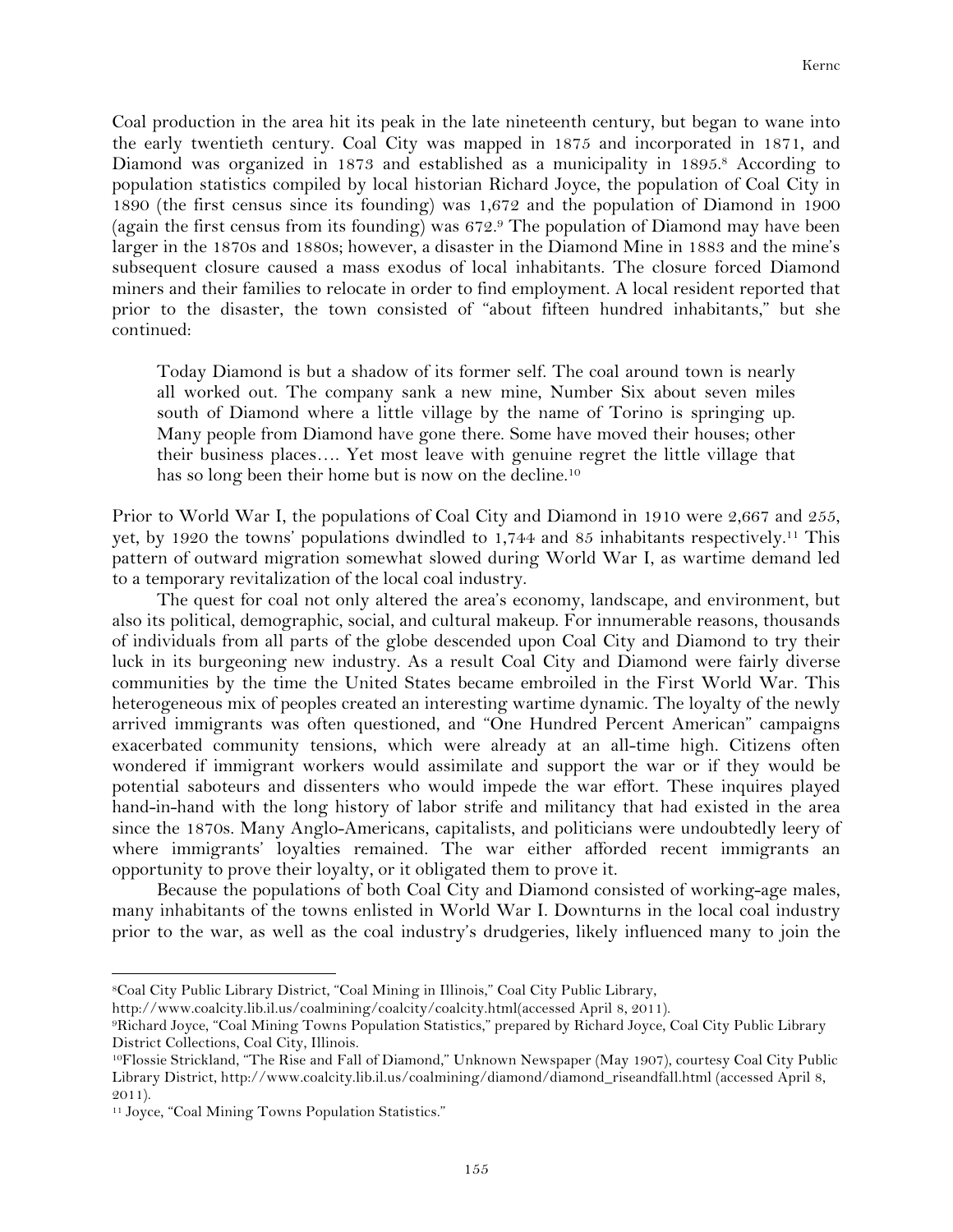military. First, second, and third generation immigrants joined the services, as well, in order to prove their loyalty to their native-born neighbors. According to a local newspaper published after the war, a total of 234 local men, as well as four nurses and one Y.M.C.A. worker, served during the war.<sup>12</sup> Of those, eight men lost their lives during the war.<sup>13</sup>

# **Coal City and Diamond During the War**

*The Coal City Courant*, reveals that the residents of Coal City and Diamond heeded the call to service during World War I. During the war, the paper was saturated with advertisements for the Red Cross, war bond drives, recruitment drives, tips for conserving resources during the war, and general wartime propaganda. The local newspaper also reported the names of drafted community members who were expected to "be ready for service within forty-eight hours."<sup>14</sup> A key feature of these articles was the list of names they provided. These lists not only showed who contributed to the war effort, but were also not-so-subtle hints to everyone else in the community to do their part. Perhaps some residents performed their part in order to be featured in these patriotic lists, which were also conveyors of social status; the publicity surrounding war-related work put additional pressure on members of the community to contribute to the war effort.

Announcements for community gatherings pertaining to the war were a key feature of the newspaper during the war years. In *The Coal City Courant* , one such headline proclaimed: "Community Gathering," and reported that a "beautiful silk service flag, the gift of Frank Hejna, and made by his mother, Mrs. Rose Hejna and Miss Nelle Owens, [would be] formally presented to the village..." Those present at the gathering included the mayor, a quartette of local notables, and a marine band. After a speech by Reverend A.C. Ramsay, Miss Constance Somerville, dressed as Liberty, placed a red carnation on a table after the name of each local man in the service was read.15 A carnation was also placed for Miss Fannie Campbell, a Red Cross nurse, as she was "truly in the service as if she were on the battlefield of France."16 What is significant about this event, and others like it during the war, was its public and ceremonial nature. Just like the patriotic lists in the newspaper, one wanted to be seen as doing their part for the war, and their displays were often a mixture of patriotic festivities and solemnity. Community members celebrated the war, but at the same time remained cognizant of the danger faced by fellow community members fighting overseas.

Public displays of patriotism abounded. The local Home Guards—commanded by Scottish emigrant, former Coal City mayor, and pioneering airplane designer and manufacturer, Captain William E. Somerville—met every Sunday during the war for drills at the high school campus.17 The Coal City Home Guards also competed in sporting events against other nearby chapters. The newspaper reported on one such spectacle in which the Coal City Home Guard defeated the Morris Reserve Militia in a "ball game" in front of a "fair sized crowd" by a score of eighteen to two; the proceeds of the game (\$82.76) were donated to the local Red Cross unit.<sup>18</sup>

<sup>13</sup> Ibid.; The source listed those "men who made the supreme sacrifice" during their service as: William Bridel, John Dececco, Rudolph Hajek, Benjamin Kaplan, Corp. John Pavlis, Frank Schwab, Joseph Sestak, and Andrew Tallman. Accounts of their deaths are provided later in this study.

<sup>12</sup>Coal City Public Library Scrapbook Collections, unknown compiler, Coal City Public Library District, Coal City, Illinois. For a full list of those from the community who served during World War I see Appendix One.

<sup>14</sup>*The Coal City Courant* (Coal City, IL.), 17 May 1918.

<sup>15</sup> Ibid.

<sup>16</sup> Ibid.

<sup>&</sup>lt;sup>17</sup> Coal City Public Library District, "Somerville," Coal City Public Library,

http://www.ccpld.org/coalmining/coalcity/coalcity\_Somerville.html (accessed April 13, 2011). 18*The Coal City Courant* (Coal City, IL.), 10 May 1918.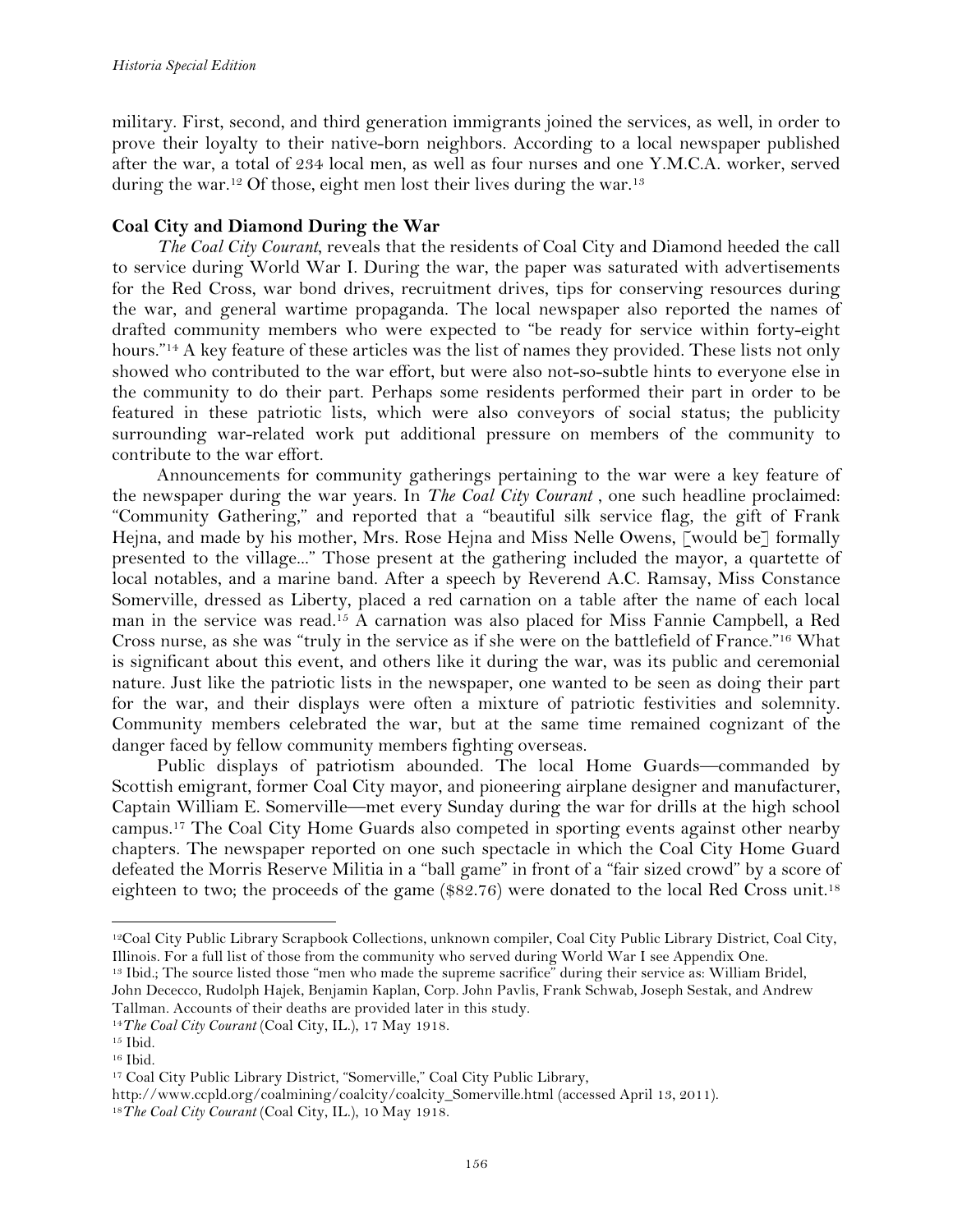Local residents also held thrift campaign drives and competitions. *The Coal City Courant*  reported that "the local branch of the War Savings Club…completed its house to house canvas. Members of the committee were kindly and cordially received by all. The response on the part of the public for pledges was general and productive of excellent results. It furnished much evidence of the patriotism, zeal and generosity of  $\lceil$  the $\rceil$  community."<sup>19</sup>

Patriotic parades were also common occurrences. One such parade was held in honor of local men who had recently been called into the service. They were "honored by [the] citizens in a mighty patriotic demonstration that outrivaled by far any like affair in the history of Coal City."20 The report on the parade stated that all business was suspended and "a big parade with over a thousand in line opened the program."<sup>21</sup> The procession was made up of a band, the Home Guards; all the local children from surrounding schools; and the twenty-two young men drafted into the military. The report stated that, "the entire community assembled as one big, loyal family, [and that] there was a vain [sic] of sadness... but...the boys were so earnest, so keen for service that the going was made comparatively easy."<sup>22</sup> The procession was followed with a speech given by local clergyman, Reverend A.C. Ramsay, who did "valiant service in the thrift campaign, liberty loan and as food administrator."<sup>23</sup> In an attempt to drum up support for the third Liberty Loan drive, Reverend Ramsay declared, "We can trust our boys—but can they trust you?"24 Local religious leaders and institutions were usually involved in public displays during the war, and they utilized their pulpits for advocating patriotism and sacrifice. Following the affair, several hundred citizens, as well as the band, accompanied the men all the way to Morris where they had been ordered to report.<sup>25</sup>

The Red Cross and Red Cross News were also prominently featured in the *Coal City Courant*. Every week, the newspaper informed the community of the activities of the local chapter of the Red Cross, and listed local citizens' monetary and material contributions to the organization. The newspaper also informed the public of items needed by the boys in the service. For example, one article asked that Red Cross volunteers concentrate their present efforts on knitting, as the Department of Military Relief had asked "to increase the supply of sweaters, socks, and wristlets" since these items were necessary for soldiers overseas.26 The Red Cross worked in coordination with the military to see that the needs of the men in the field were met. What is striking is that the government and military were unable to adequately supply such items. The necessity of work and materials provided by organized citizens demonstrates the scale of the war and the government's need to utilize private donations to provide for American soldiers overseas. In a sermon at the Opera House, Reverend Father Griffin preached, "Modern warfare is 75 percent industrial effort…for without it an army cannot be satisfactorily equipped, fed, maintained, and transported…this is not the U.S. government's war. It is everybody's war. All must fight one way or the other. The obligation is individual and not merely official."27

The Red Cross Commission in France informed the local chapter that, "The Red Cross ha<sup>[d]</sup> direct responsibility for supplying [American soldiers] with surgical dressings ... standard dressings in millions must be sent over with all possible speed. If this [was] not done

<sup>19</sup>*The Coal City Courant* (Coal City, IL.), 17 May 1918.

<sup>20</sup>*The Coal City Courant* (Coal City, IL.), 5 April 1918.

<sup>21</sup> Ibid.

<sup>22</sup> Ibid.

<sup>23</sup> Ibid.

<sup>24</sup> Ibid.

<sup>25</sup> Ibid.

<sup>26</sup>*The Coal City Courant* (Coal City, IL.), 7 December 1917.

<sup>27</sup>*The Coal City Courant* (Coal City, IL.), 18 January 1918.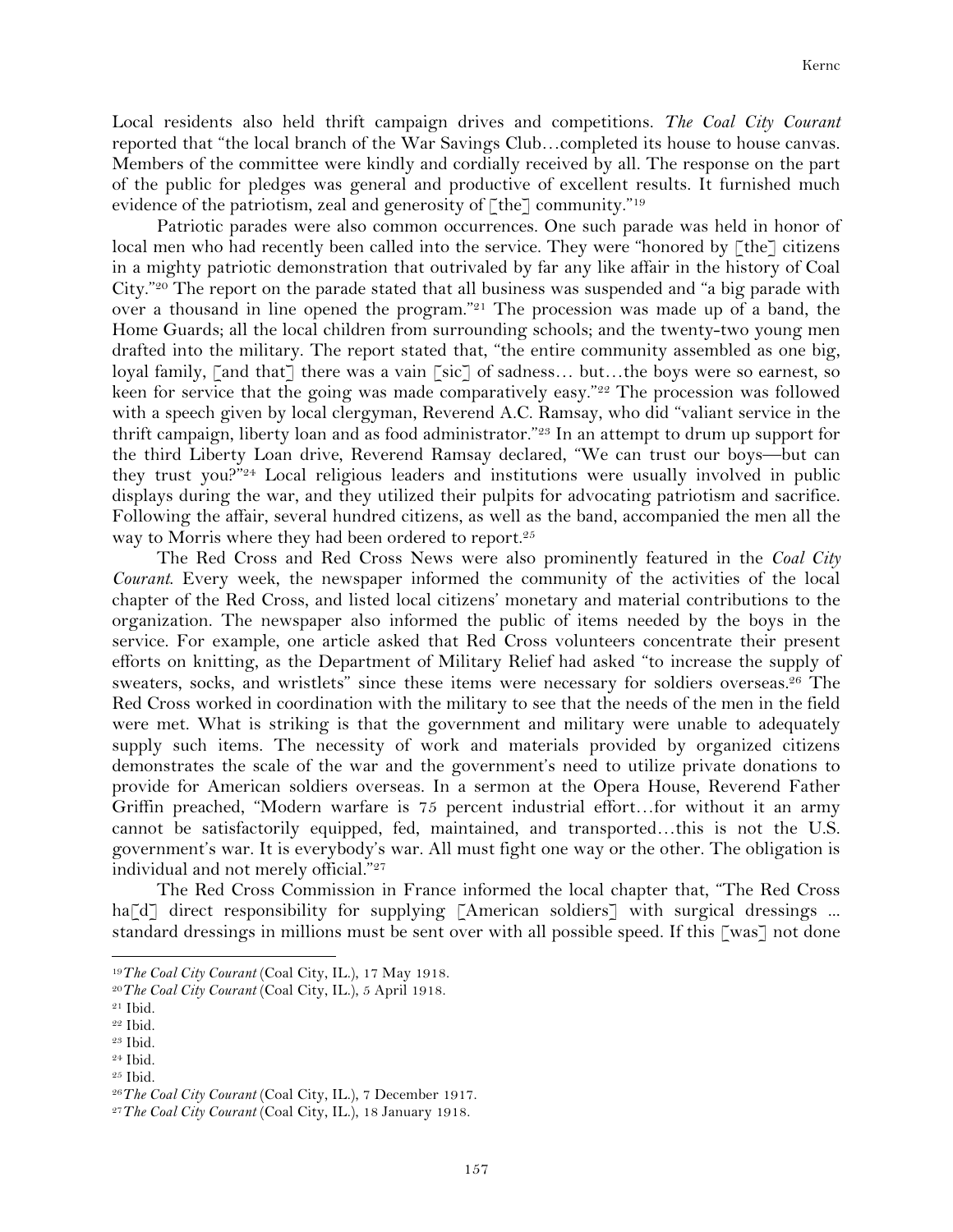and done immediately a serious calamity and national disgrace [was] inevitable." The announcement continued, "the Red Cross Chapters should prepare with all the enthusiasm and speed possible the dressings which mean life and death to our own men. This whole question deals with the most vital thing that the women of America do for the soldiers in this war."28

The December 14, 1917 edition of the newspaper reported typical items donated to the Red Cross. Local citizens knitted or sent thirty-five sweaters, four mufflers, thirty-three pairs of wristlets, seventeen pairs of socks, eight petticoats, 105 head bandages, sixty-five abdominal bandages, and so forth.29 Likewise, one woman gave the Red Cross "16 skeins of bright colored yarn to be used in making afghans or other knitted articles for Belgian children," and another woman donated an electric iron "for the use of the surgical dressing department."<sup>30</sup> Articles and advertisements pertaining to the Red Cross pulled on the community's heartstrings by pointing out biblical quotes related to charity, which were followed by illustrations of wounded and ragged soldiers, complete with captions like "Help Save This Lad's Life."31 Evidently, their campaign was quite successful given the volume of contributions that were reported in the weekly lists of donations.

Comfort packages, which saw to the needs of men in the field, were also prepared by the local chapter of the Red Cross. The local Home Service Committee was established to ensure that local boys received their care packages by asking all men in service in addition to their next of kin to promptly provide their addresses so that community could correspond with them and see to any material requests they had.32 Considering the soldiers' responses to the program, printed in the paper,this system must have worked fairly well. Angelo Deluckie, who was stationed with the 345<sup>th</sup> Infantry in Camp Pike, Arkansas, wrote to the Coal City Red Cross that the Christmas box and socks he received "were very welcome, especially as [they were] having cold weather..."<sup>33</sup> Corporal P. Francis Boetto, who was stationed at Camp Grant in Rockford, Illinois, wrote:

I wish to express to you and the kind people of Coal City my most sincere thanks and appreciation for the Christmas box and wristlets which you sent me. It certainly cheers a soldier up, even though he has the blues, to know the ones back home have not forgotten him. I want to assure you that these courtesies will not easily be erased from our memory.34

Francis Boetto's correspondence reveals that these care packages served not only to satisfy local soldiers' material needs, but their psychological ones as well.

Of course, certain ethnic tensions and dissent remained; although, perhaps, less vocally than before the war. Much of this ethnic tension likely stemmed from the media's glorification of America's allies and its demonization of America's foes during the war. A few examples from the newspaper highlight this contrast. The mayor and commissioners of Coal City in an official notice declared that:

<sup>28</sup>*The Coal City Courant* (Coal City, IL.), 7 December 1917.

<sup>29</sup>*The Coal City Courant* (Coal City, IL.), 14 December 1917. <sup>30</sup> Ibid.

<sup>31</sup> *The Coal City Courant* (Coal City, IL.), 21 December 1917.

<sup>32</sup>*The Coal City Courant* (Coal City, IL.), 4 January 1918.

<sup>33</sup>*The Coal City Courant* (Coal City, IL.), 18 January 1918.

<sup>34</sup> Ibid.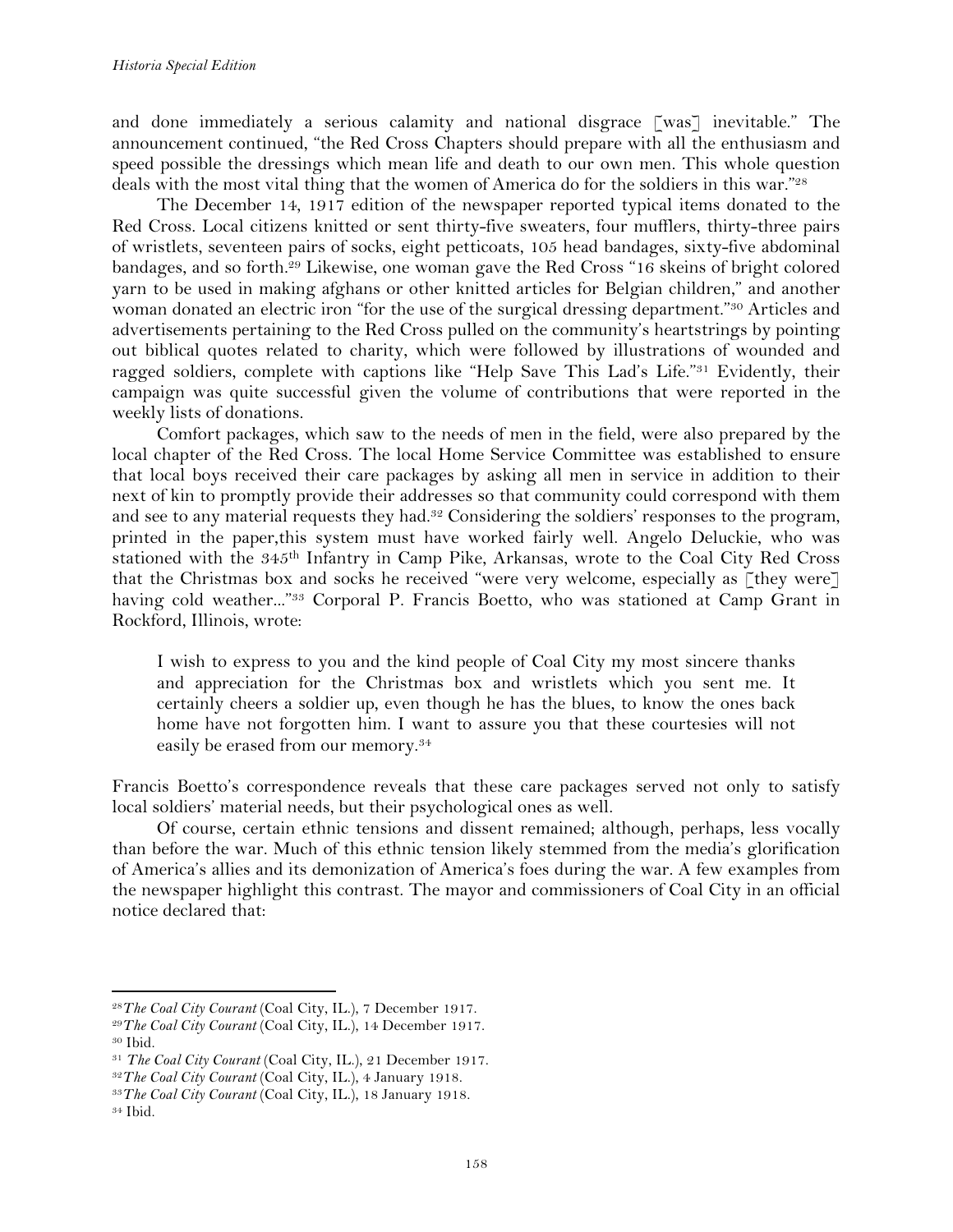Whereas, Sunday, July  $14<sup>th</sup>$  is the great National holiday of France ... it is fitting that the people of the United States and their allies should show our appreciation of their participation and in some proper manner commemorate their national holiday which has meant so much to them. It is therefore requested that the people of Coal City, wherever possible, display the flag of France ... and that in all our churches or other gatherings reference be made of our imperishable debt to France and of our determination to stand by her until peace shall have been achieved by victory.<sup>35</sup>

This stands in stark contrast to the ways in which the Germans were depicted by the media. An article from the *Providence Journal* and reprinted in the *Courant* stated that:

Every German or Austrian in the United States, unless known by years of association to be absolutely loyal should be treated as a potential spy. Keep your eyes and ears open. Whenever any suspicious act or disloyal word comes to your notice communicate at once with the Bureau of Investigation ... We are at war with the most merciless and inhuman nation in the world. Hundreds of thousands of its people in this country want to see America humiliated and brought to her knees, and they are [determined?] and will do everything in their power to bring this about.36

Another example can be found in a Red Cross advertisement:

Fathers: Suppose that three years ago a powerful and savage enemy had invaded our nation suddenly and you had been called into the army to defend the country. Suppose that our country had been captured by the invaders; your home burned, your wife and half-grown daughter carried away into slavery worse than death and your son mutilated and put to work behind enemy lines ... Well, just those horrors were visited upon thousands of fathers in France and Belgium by the kaiser's savages.37

In light of this fiery rhetoric, it was no wonder that clashes between German and non-German community members ensued. In nearby South Wilmington, a coal miner was nearly lynched and had to be rescued by federal agents for allegedly making "unpatriotic statements."38 According to the report, August Gewer, "who [was] of German parentage, narrowly escaped violence... at the South Wilmington coal mines after he [allegedly]...said 'the h—l with the Tuscania—it had no business on the water anyway."39 The SS Tuscania, a former luxury liner, sank while ferrying American troops to Europe in early 1918, the victim of a torpedo attack by a German submarine.Word of Gewer's statement spread among the community, and talk among locals spoke of forming a lynch mob. Gewer was "rescued from an angry crowd of miners by officials of the Chicago, Wilmington and Franklin Coal company," and rushed to Chicago "under protection of United States secret service agents," where he was incarcerated for the duration of the war."40 In the hearing on the charge, Gewer stated, "I am

<sup>35</sup>*The Coal City Courant* (Coal City, IL.), 12 July 1918.

<sup>36</sup>*The Coal City Courant* (Coal City, IL.), 14 December 1917.

<sup>37</sup>*The Coal City Courant* (Coal City, IL.), 21 December 1917.

<sup>38</sup> Coal City Public Library Scrapbook Collections, "Threaten to Lynch Miner as Disloyal," 26. 39 Ibid.

<sup>40</sup> Ibid.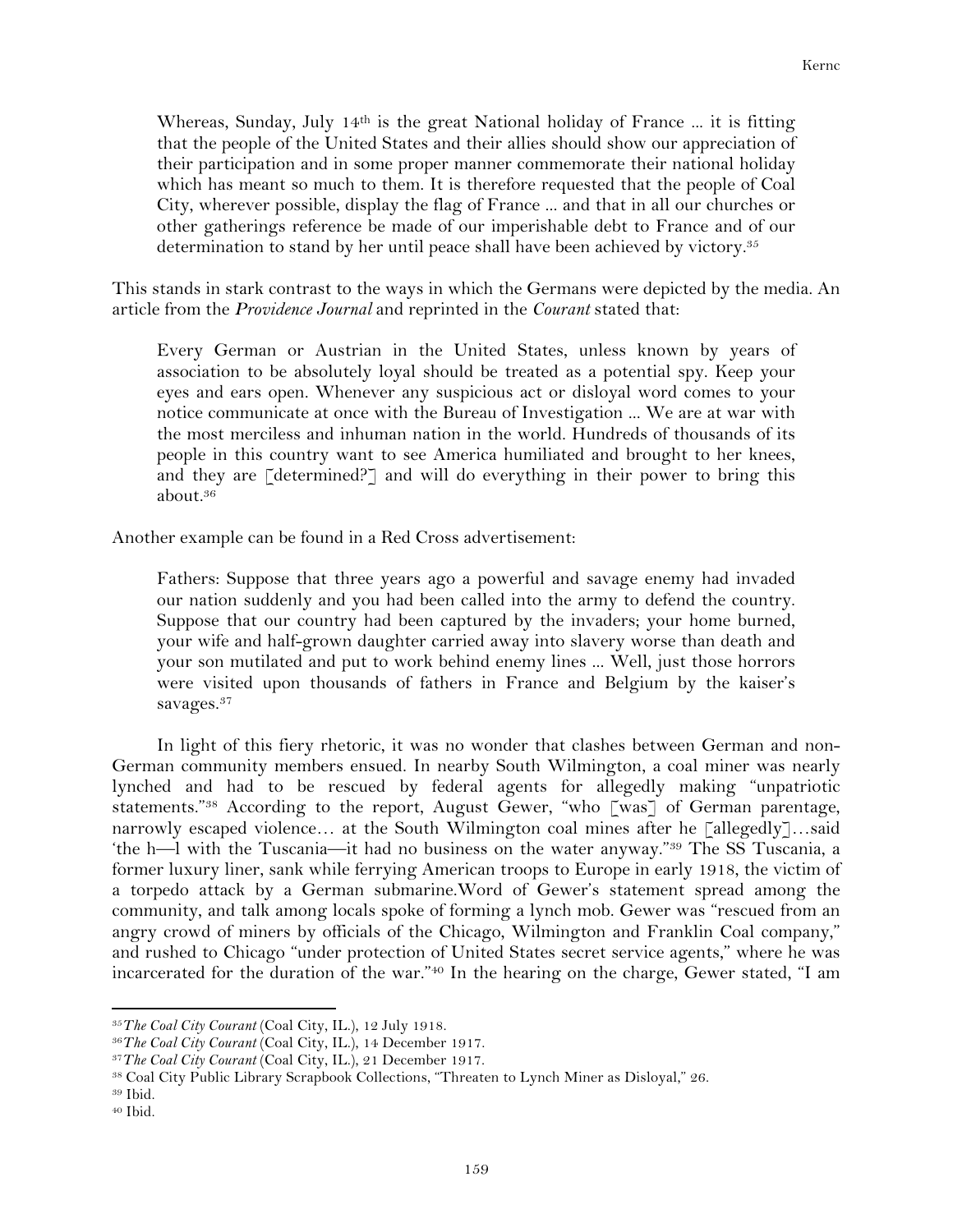with the United States all of the way ... this country is my home. I have made my living under the stars and stripes and why shouldn't I be for America. Charges that I am disloyal are false and I can prove it."41 He denied ever making the statement, and attempted to demonstrate his loyalty by showing that he had purchased liberty bonds and "contributed to different organizations for help of the soldiers and sailors."42 Ultimately, the charges against Gewer were dropped and he returned to work.<sup>43</sup>

Another incident of wartime patriotism and anti-communist fervor concerning a local resident occurred in Butte, Montana, involving Frank Little who "had worked as a coal miner in Coal City and Diamond."44 Little's father, Captain William Little, was a Civil War veteran and longtime Grundy County collier.<sup>45</sup> Frank was a member of the Industrial Workers of the World (I.W.W.), an organization widely known for its labor militancy and commitment to worker socialism. The coal mines around Coal City and Diamond were a hotbed of labor activism and produced a number of notable labor advocates. Frank Little was no exception. On August 2, 1917, after giving an anti-war speech in Butte, in which he referred to American troops as "Uncle Sam's scabs in uniform," he was abducted from his residence by "masked vigilantes" and "hanged from a railroad trestle."46 This, perhaps, is an extreme example, but an example nonetheless, of Americans fervent patriotism and the widespread hysteria aimed against ideas that were deemed foreign and radical.

Individuals like Gewer and Little seemed to be more of an exception than the rule during the war. Many other residents may have been against the war, or perhaps ambivalent about it, but wartime patriotism and hysteria served to silence them, for the most part. Patriotism, whether feigned or not, seemed to be the local population's response to World War I. Given that residents in Coal City and Diamond had family members, friends, or neighbors in the service, it made sense that the communities came together to support the war. Many immigrants in the area also found an opportunity to gain acceptance, or a sense of belonging, through public displays of patriotism during the war. Parades, celebrations, gatherings, sacrifices, and donation drives allowed the inhabitants of Coal City and Diamond to participate in World War I patriotism. The Hejna family was recognized by the local press for being a stellar example of both patriotism and successful assimilation. The newspaper reported that:

The Hejna family of Coal City, are of Bohemian nationality. The parents came to America about thirty-five years ago…. The father was accidentally killed by a fall of stone in the Coal City company No. 7 mine, July 3, 1917. Since then Frank has been practically the head of the family…. What makes the family conspicuous at present is found in a little talk given by Frank two weeks ago when he was called to service. 'You young folks should invest in War Savings stamps,' he said, 'and show you are true Americans. How about you older folks, have you purchased Liberty Bonds? Buy until it hurts, as the saying goes ... My mother (as most of you know), is a widow with ten children, and she purchased a bond for every child and one for herself, and furthermore, she has given two sons to fight for Old Glory. I say my mother is 100 percent loyal and patriotic to the American flag.<sup>'47</sup>

<sup>41</sup>Coal City Public Library Scrapbook Collections, "Miner Proves He is Loyal to America."

<sup>42</sup> Ibid.

<sup>43</sup> Ibid.

<sup>44</sup>Ridings, 289.

 $45$  Ibid.

<sup>46</sup> Ibid.

<sup>47</sup>Coal City Public Library Scrapbook Collections, "She is 100 Per-Cent Patriotic," 27.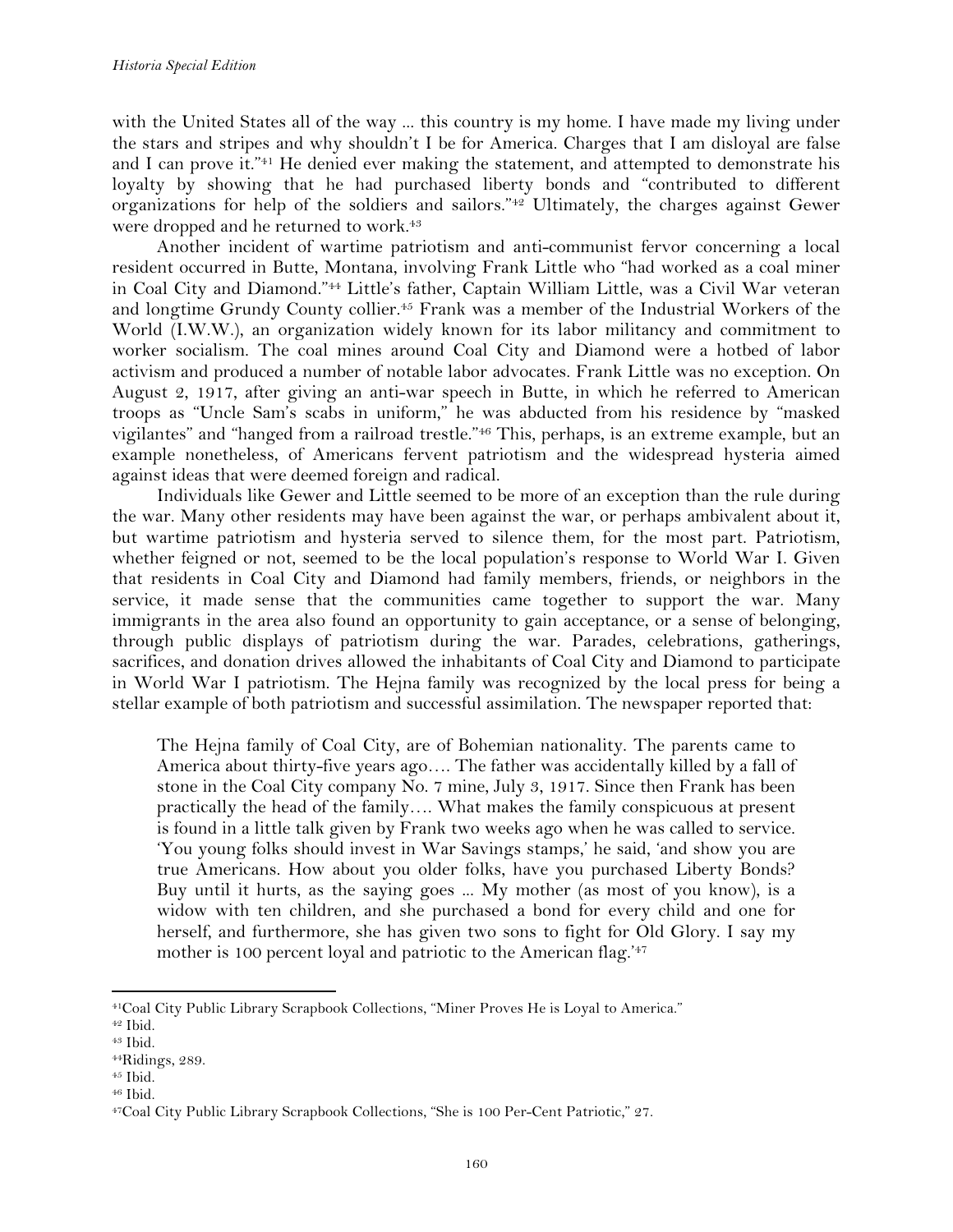#### **Those Who Served**

Many Coal City and Diamond residents contributed to the war effort beyond the home front. As previously mentioned, 234 local male residents served in the military during the war, as did five women as nurses and Y.M.C.A. workers. Although none of these veterans remain alive today for interviews, they have left behind artifacts, writings, and pictures that can help shed light on the individual experiences of Coal City and Diamond citizens serving in World War I. Again the *Courant* proves a valuable source. During the war, the *Courant* reprinted letters that local men in the service sent to their family and friends. It also reported on any notable occurrences involving local servicemen such as promotions, injuries, or in the worst case, deaths. These letters were censored and gave only cursory information that lacked substantial details. Likewise, many were watered-down by their writers in order to alleviate their loved one's fears. However cursory, much information on an individual's tour of duty can be gained by looking at when the letters were dated, from where the letters originated, and what unit the individual was serving in. It is also worth noting that the letters sent home after the war ended provide a rich account of what these soldiers experienced, and these did not have to deal with wartime censorship or constraints on information. For the sake of this study, I picked out a sampling of some of the more notable examples that detailed Coal City and Diamond residents' experiences in the service during the First World War.

One article noted that, "Coal City is very proud of its war record. According to population this place ranks first in the country with number of men in service."48 The highest ranking individual from the area was Major F.A. Stockdale, the "first Medical man in Grundy County to volunteer for service."49 Charles Warren Campbell also advanced in title during World War I; after volunteering, he rose to the rank of 1<sup>st</sup> Lieutenant.<sup>50</sup> Private Nelson Campbell, who was under age at his time of enlistment, was "cited for bravery under shell fire" for which he was awarded the Croix-de-Guerre, a French medal given to both French and allied soldiers during World War I. <sup>51</sup> According to another account, Nelson Campbell was "recommended for bravery by the Medical Division of the French Army."52 In the French account, Campbell was an ambulance driver with the "French army S.S.U. 553 ... He…contributed greatly to the success of rapidly conveying the wounded to safety under most difficult and perilous conditions; and particularly distinguished himself on the  $20<sup>th</sup>$  of August 1918, when he drove his ambulance continuously during a most terrific bombardment."53

Sergeants and Corporals received media attention, as well, $54$  and their stories were revealed in the letters they wrote. In one letter, John Strejeck recounted how he received a citation for bravery. According to Strejeck, the 6th U.S. Engineer Train was being shelled not far from where he was positioned. He volunteered to carry letters and blankets to them while under heavy fire.55 John Fleming of Diamond was also honored for his bravery. As part of the 5th Division, Fleming was cited for "forcing against the enemy in position, a crossing of the River Meuse near Dan[?] and near Brieulles, building bridges and swimming the river in the face of machine gun and artillery fire and in advancing some nine kilometers in the enemy's

<sup>48</sup>Coal City Public Library Scrapbook Collections.

<sup>49</sup> Ibid.

<sup>50</sup> Ibid.

<sup>51</sup> Ibid.

<sup>52</sup> Coal City Public Library Scrapbook Collections, "Cited for Bravery," 29. 53 Ibid.

<sup>54</sup>Coal City Public Library Scrapbook Collections.

<sup>55</sup>*The Coal City Courant* (Coal City, IL.), 14 February 1919.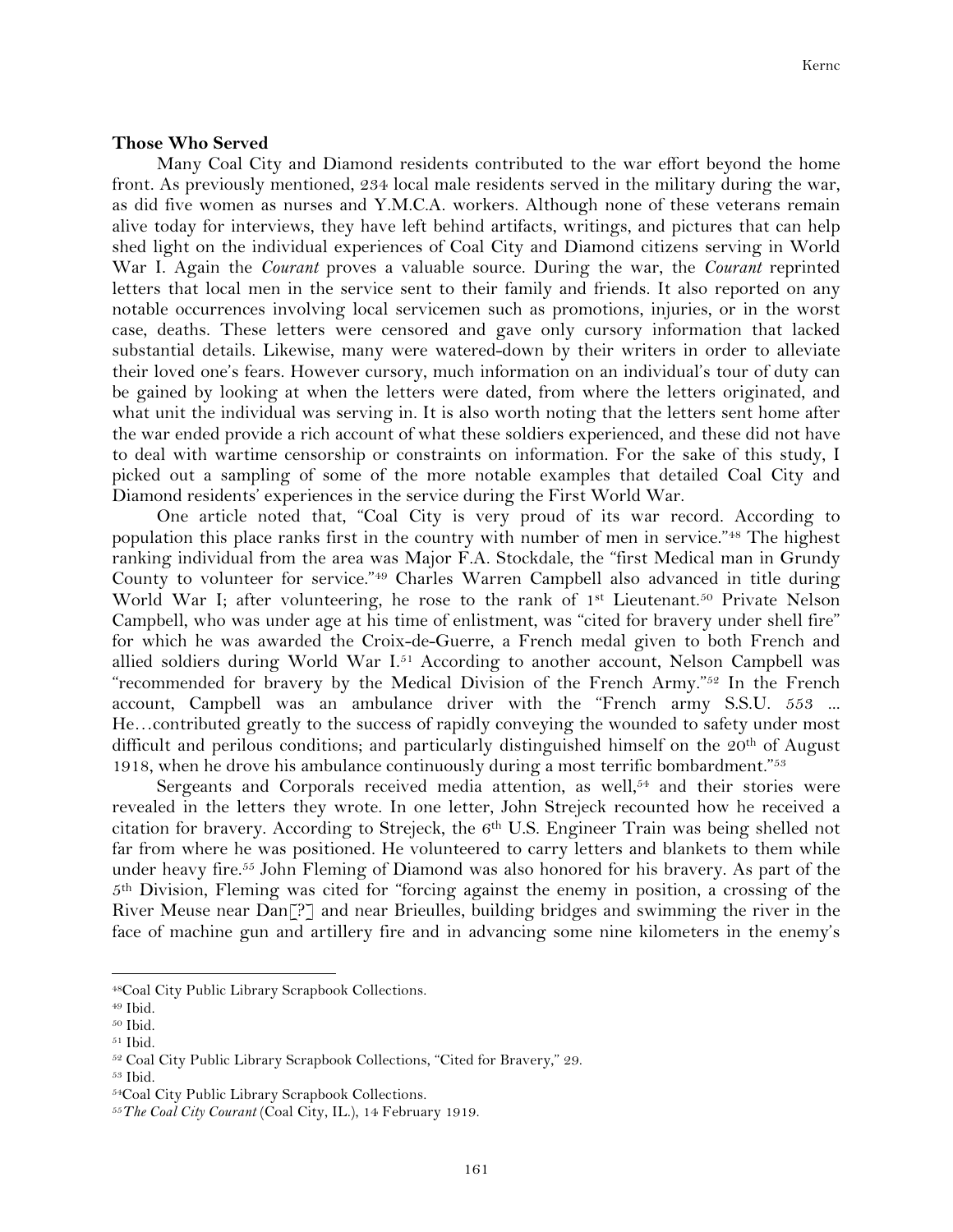territory…in spite of fatigue and shortage of rations."56 The report continued that this action not only secured the left flank of the XVII French Corps, allowing it to advance, but broke the German army's line of resistance on the east bank of the Meuse.<sup>57</sup>

Marshall Matthews also recounted his service overseas in a letter home. According to Matthews, he was assigned to the 113<sup>th</sup> Field Hospital. Many of the men in his company were from Baltimore and together they sailed to Europe aboard the Acquitania, which had about 10,000 soldiers aboard. After a short stint in England he arrived in France on July 16th. 58 Matthew wrote:

From that time until the signing of the armistice we have been on several different sectors of the western front and under shell fire practically all the time. We have participated in fighting in the Alsace, Argonne, and Meuse sectors of the western front. We have been cited for the excellent work and accomplishments made by our division in the Argonne forests north of Verdun. You are no doubt familiar with the condition which existed in this sector. It consisted of hills and ravines with forests and woods every few hundred feet. The enemy had thousands of machine guns in these forests which made our advancement very difficult…. While we were in Combles I met several of the Coal City boys.59

Private Joseph Boggio also served on the Verdun Front. Recounting the devastation he witnessed, he wrote:

I intended to write oftener but as we have been in the front lines since the  $26<sup>th</sup>$  of September it was impossible for us to do so but I will try to make up for it now. We went over the top several times and if you ever heard or read about Dead Man's Hell or Dead Man's Valley, you will know just where we were at and in ... I wish you could see these towns that we have gone through. Only a picture could give you any idea of how they are shot to pieces. There is nothing but a rock pile left and the woods which were a dense forest are just swept to ground from artillery fire. I think the same thing will happen to Germany if the Kaiser don't wake up soon.<sup>60</sup>

The plight and everyday experiences of soldiers on the front are also gleaned through their correspondences home. Domenic Baudino wrote about his time in the service to his local clergyman, Reverend Father Griffin. Baudino explained that he had been transferred from the 1st Division to a new regiment, the Railway Operating Troops, on account of his familiarity with the railroad.<sup>61</sup> This spoke to the importance of the railroad and transportation in modern warfare. Baudino stated:

I have been at the front since October 1, training with the French…. Our division was the first in the trenches and we have already taught the huns something about how the Americans fight…. It was rather hard to leave some good pals that had been with me since I enlisted. I am now in St. Pierre des Corps close to Tours. Here

<sup>56</sup> Ibid.

<sup>57</sup> Ibid.

<sup>58</sup>*The Coal City Courant* (Coal City, IL.), 31 January 1919.

<sup>59</sup> Ibid.

<sup>60</sup>*The Coal City Courant* (Coal City, IL.), 13 December 1918.

<sup>61</sup>*The Coal City Courant* (Coal City, IL.), 2 August 1918.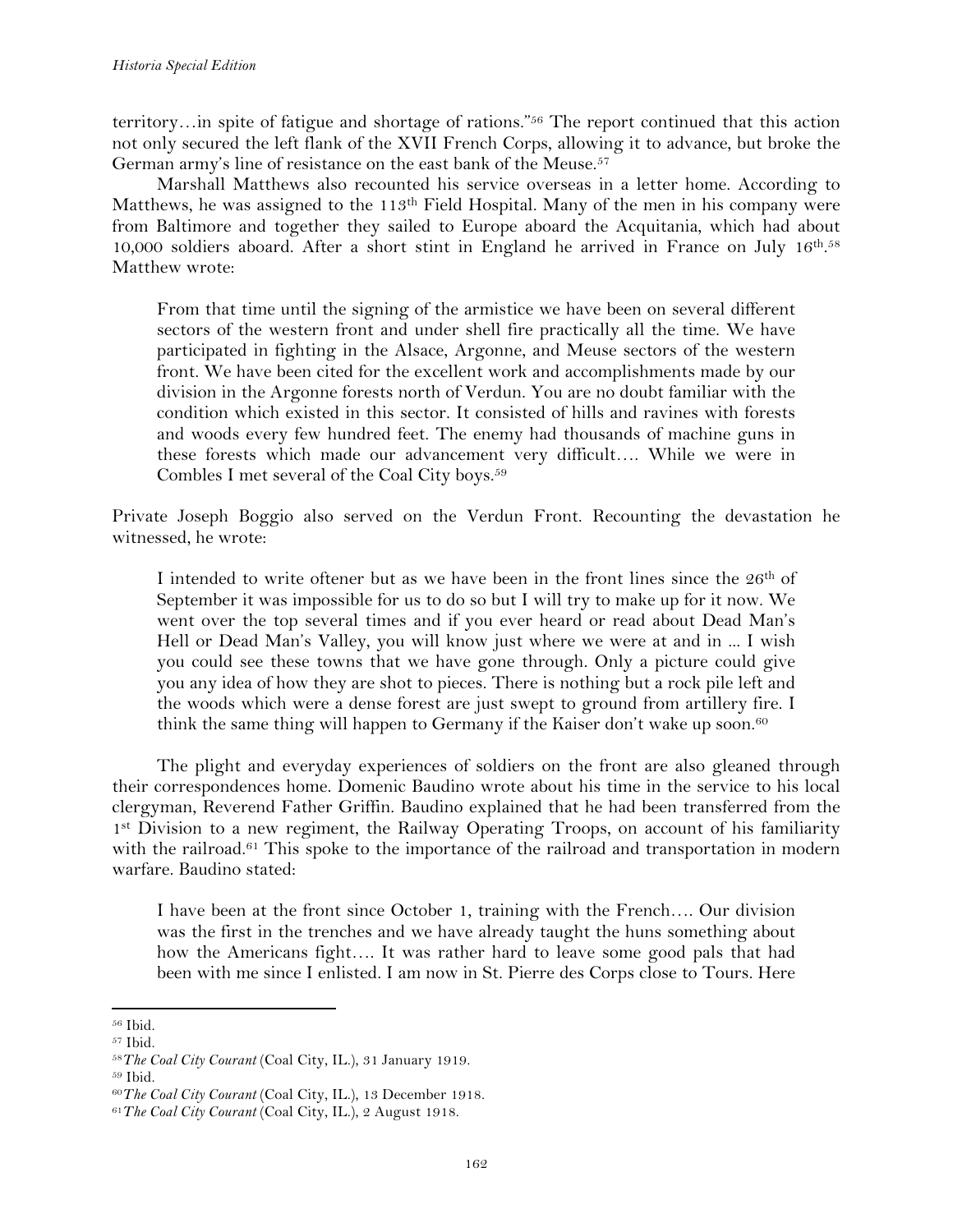we have beds with springs in them instead of sleeping in a hole in the ground and we take our clothes off when we go to bed. We are also able to take a bath any time we want to instead of going two and three days without even washing your face…. I wasn't a bit sorry about getting rid of the crumbs (lice)…. The huns used to shell us and on clear nights they would come over in airplanes and drop bombs so we had to sleep in dugouts. About a week before I left the 1st Division I was going for rations and a British airplane flew over me at a height of about one hundred feet and opened up his machine gun on me and loosened the dirt around me some but never done any harm, then he went a little ways and dropped a few bombs on a French camp. He was brought to the ground and it was a hun that was running the plane ... I haven't yet seen any of the coalfield boys while in France. I was glad to hear of the star on the church flag in my honor and hope you get many more. Tobacco is scarce for the French for there are about as many with a pipe or cigarette as there are with a mustache. We can buy all the tobacco we can use. We will never forget the work done by the Red Cross near the lines and way back here. I don't need anything and thank you. With best wishes to my friends

I am

Sincerely yours, Domenic Baudino Co. B, 59th Battalion R.O.T. A.P.O. 717 62

Many wrote home anxiously inquiring about other friends or family members in the service, as was the case with three brothers—Privates James, Peter, and Charles Peretti, all whom wrote to their mother. James Peretti, in a letter addressed "Somewhere in France," wrote "I have been over the top three times and came out safe and sound every time. I consider that I have been very fortunate ... I haven't heard from brother Charles since he left New Jersey so I don't know where he is but I expect to hear from him soon."63 A letter from Peter Peretti was received about the same time. After detailing his whereabouts he wrote, "I am enjoying myself the best I know how and anxiously waiting to hear from brothers Charles and James. I am so afraid that something has happened to them. If I could only hear from them I would be so relieved."64 Simultaneously, Mrs. Peretti received a third letter from her son Charles. He wrote:

Just a short note to let you know that I am all right ... Have you ever heard from James or Peter? I wrote both of them two months ago but haven't heard from either one of them up to the present time. I heard several weeks ago that the division James is with were holding the line when the war ended. We went through No Man's Land a few days ago and it was an awful sight. We passed through some villages that were nothing but piles of rubbish. The fields and buildings are simply blown to pieces. You can't imagine how badly it is torn up."65

News and letters to and from the war and home front were greatly welcomed. This was especially true for those who knew someone in the service. Intervals between correspondences often created a great deal of concern.

<sup>62</sup> Ibid.

<sup>63</sup>*The Coal City Courant* (Coal City, IL.), 10 January 1919.

<sup>64</sup> Ibid.

<sup>65</sup> Ibid.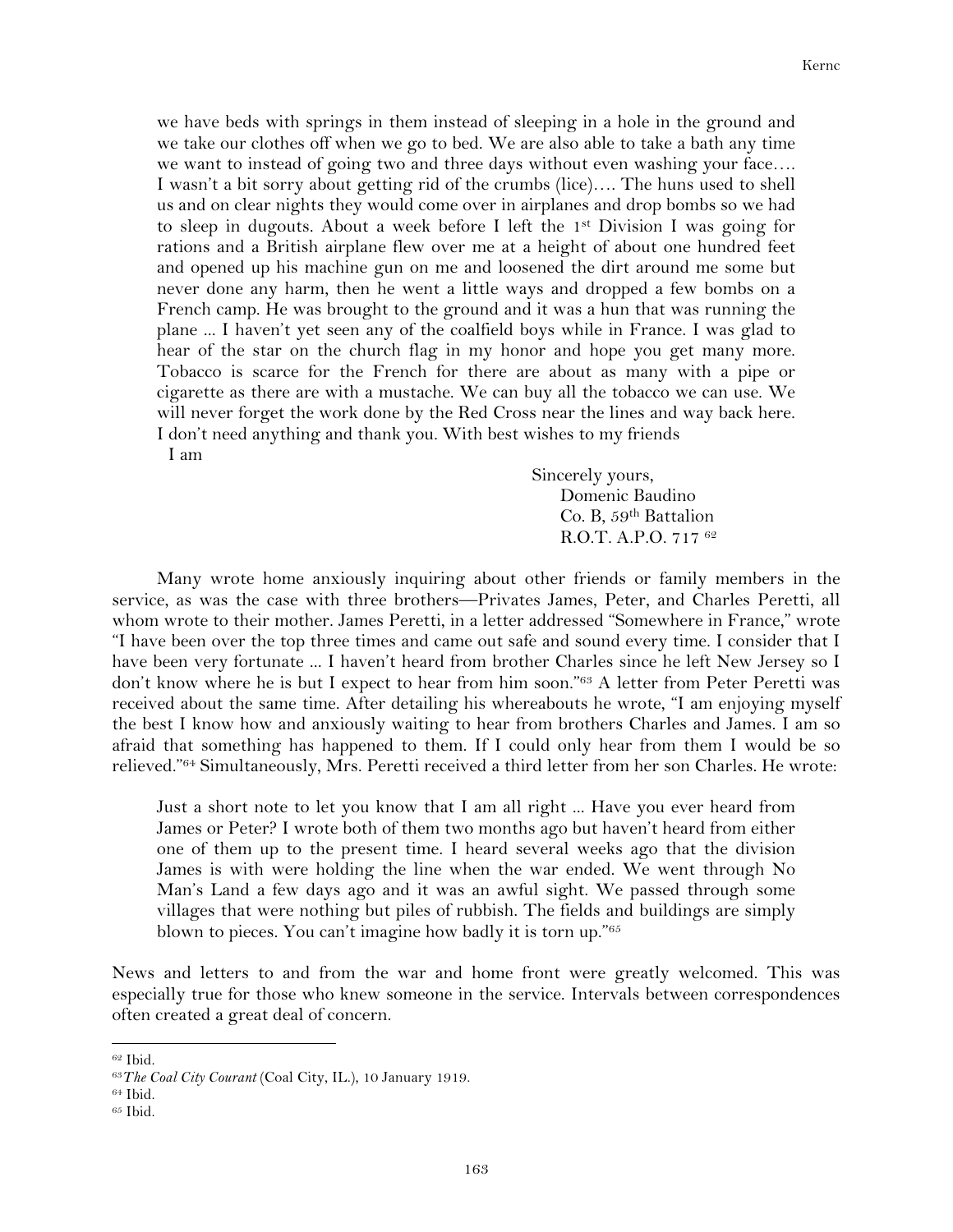A number of local men were captured, wounded, or killed during the First World War. John Wesley of Coal City served in Company G., 131<sup>st</sup> Infantry, 33<sup>rd</sup> Illinois Division.<sup>66</sup> It was reported that:

He was in the heavy fighting in the Argonne Forest. On October 8 by a flank movement of the enemy he and twelve other Americans were taken prisoners. He was officially reported missing in action and it was feared that he had been killed. He was returned through Switzerland to American lines at Vichy, France, on November 9. Mr. Wesley says that during the first two weeks the food was vile but after reaching German territory they were fed by the Red Cross and were well treated ... John Pavlis who was killed in action November 9, left Coal City with Mr. Wesley. They were in training together at Camp Gordon, sailed for overseas at the same time and drilled together in France. They met for the last time October 7.67

Corporal Albert Pohl, in a letter to his father, recounted being gassed. According to Pohl, his battalion started moving on July 15<sup>th</sup> and was situated in the rear of the French First Army just outside of Chateau Thierry. Once the Germans started to fall back, his battalion "had to ride on trucks to catch up with the Boches [Germans]. It was a lot of fun for [the] Yanks but they finally stopped and put their rear guards on the heights of the Veale River." After being held in check for a few weeks by machine gun fire, they were taken off the front lines "on account of…heavy casualties." After resting and receiving replacements, Pohl's unit returned to the front near Metz where they captured "so many prisoners we didn't know what to do with them." Then his company was sent to the "trenches at Verdun." Pohl continued:

Well dad this is where we started our last drive into the Argonne forest. This was the hardest struggle of all. On the morning of Sept. 6 at 5:30 o'clock we went over the top.... I was in battle from the  $26<sup>th</sup>$  of September until the  $15<sup>th</sup>$  of October when I was gassed. My division was there until the finish and is now marching toward Berlin. Say dad but I'd like to be with them. Wouldn't it be great sport to see those Germans turn over all of their equipment?

I had a funny experience while in the Argonne forest that I must tell you about. I received a letter from mother one day and in it she gave me August Gross' address and to my surprise he was in the same division as I. That night we were making an attack and August's regiment was in the lines ready to go over the top and I ran right into him. We were mighty glad to see one another.<sup>68</sup>

James Zambion was also gassed while in the service. The *Courant* reported that he was "the first Coal City boy to be reported injured in France. His mother Mrs. Mary Zambion received official notice that he has been gassed."69

A number of local soldiers never returned home. According to a local newspaper, Corporal John Pavlis of Coal City "was killed in action while going 'over the top' October 8, 1918." Pavlis was born in Coal City on August 17, 1891. He went to France as part of the  $330<sup>th</sup>$ Infantry. "He grew to manhood here and had many friends who [were] deeply grieved over his death ... His letters from overseas, which [had] been published in The Courant from time to

<sup>66</sup>Coal City Public Library Scrapbook Collections, 47.

<sup>67</sup> Ibid.

<sup>68</sup>*The Coal City Courant* (Coal City, IL.), 7 February 1919.

<sup>69</sup>*The Coal City Courant* (Coal City, IL.), 3 May 1918.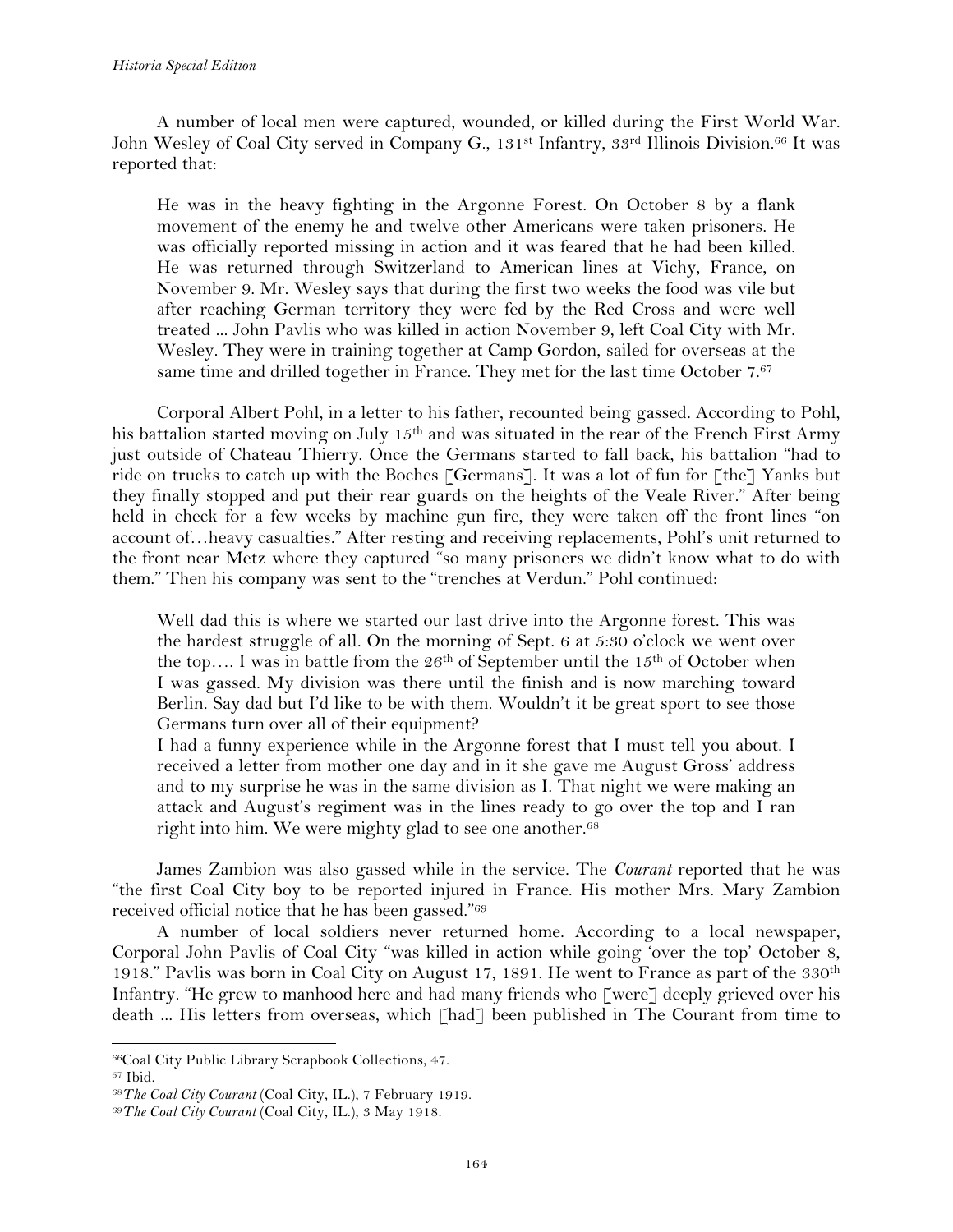time, were very interesting and always cheerful. His last letter contained the statement that he expected to be home Christmas and hoped his mother would have a turkey for dinner."70

Frank Schwab, born in Diamond, Illinois on October 16, 1895, was with Company A of the 31<sup>st</sup> Infantry and was killed in Romanooka [sic], Siberia on June 25, 1919.<sup>71</sup> "Accompanying him was Walter Yates, of Coal City and Joseph Pratto, of Carbon Hill."72 Prior to entering the service Schwab was employed with the Big Four Coal Company, Coal City Clothing Factory, and Santa Fe Railway.73 Partial information about his death was received by Reverend James A. Griffin who had requested details about the facts surrounding Schwab's demise. The Adjutant General of the Army replied that it was not "possible to furnish details; many men were killed during darkness, or on a smoky, dusty battlefield, and no witnesses were available."74 He went on to reassure Reverend Griffin that "everything possible is being done to relieve the anxiety of the relatives of our soldiers, who have made the supreme sacrifice in the great cause of liberty."75 From what the adjutant general knew, "the latest reports from Siberia indicate only six American soldiers interred there, and twenty-seven bodies have been returned to the United States. It is expected that all of them will be returned before evacuation of the troops."76 A follow-up message from a zone supply officer informed the Schwabs that their son was buried in a national cemetery in San Francisco.<sup>77</sup> Ultimately, Frank Schwab's family received closure and in regards to what transpired in their son's final hours. John R. Gibbs, a man who served with Schwab, wrote to Schwab's mother:

My Dear Mrs. Schuab[sic]: I wish to extend to you the deepest sympathy of the members of this company in the death of your son. Frank was a clean cut boy, always cheerful, which made it easy for him to play the army game uncomplainingly. A most agreeable companion at all times. Almost without knowing it, he had won the deepest respect, friendship and love of every member of his company. He will be sadly missed and reverently remembered by us all.

Your son was a member of a unit post of 72 men. Early on the morning of June 25, without warning, we were attacked by the enemy of four or five times our number. It was only through the coolness displayed by your son, along with every other member. The determination to fight them to the finish, that we were not completely annihilated, and that we were able to hold them off until reinforcements could reach us.

The end for your son came instantly; there was no suffering. He fought a good fight, and died as a soldier should, who holds up his country's honor—and was a soldier and a son to be proud of.

> Very Sincerely, PVT. John R. Gibb<sup>78</sup>

The skirmish in which Schwab was killed came to be known as the "Romanovka Massacre," and was the bloodiest day for Americans during their participation in the Russian Intervention by

!!!!!!!!!!!!!!!!!!!!!!!!!!!!!!!!!!!!!!!!!!!!!!!!!!!!!!!!!!!!

<sup>77</sup> Ibid.

<sup>70</sup>Coal City Public Library Scrapbook Collections, 40.

<sup>71</sup>Coal City Public Library Scrapbook Collections, 7.

<sup>72</sup>Coal City Public Library Scrapbook Collections, 53.

<sup>73</sup> Ibid.

<sup>74</sup> Ibid.

<sup>75</sup> Ibid.

<sup>76</sup> Ibid.

<sup>78</sup> Ibid.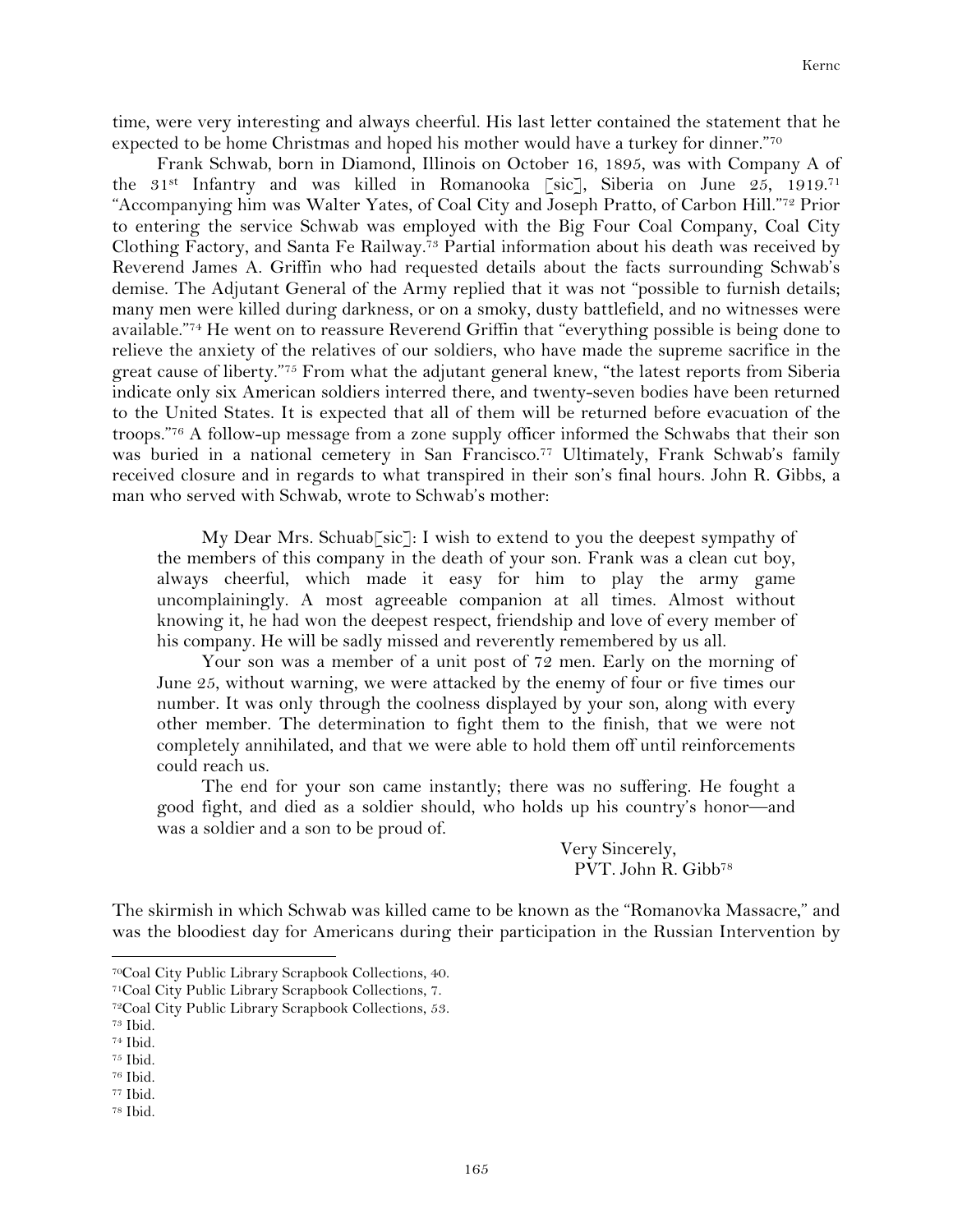the Allies following the Bolshevik Revolution of 1917. <sup>79</sup> The newspaper reported that the Americans guarding the Trans-Siberian Railroad were attacked by an Anti-Kolchak band of Bolshevik forces.80 The seventy-four men in Schwab's unit suffered forty-three casualties (twenty-three killed and twenty wounded).81 It was reported that American forces reciprocated by committing atrocities against civilians in the nearby town of Kazanka.<sup>82</sup>

John Dececco of Diamond served with the 15<sup>th</sup> Machine Gun Company. He was wounded October 16, 1918, and succumbed to those wounds November 11, 1918.83Dececco was born in Italy on November 15, 1895, and migrated with his parents to Diamond in 1898.84 A newspaper article stated: "it is hoped that our people will demonstrate the same wonderful spirit of patriotism and reverence in receiving this dead body that was a living boy when we sent him to a strange land, far from kindred and friends, to fight and die for his country."85 There was a large contingent of over one hundred and fifty ex-servicemen at Dececco's funeral, including John Herron, whose blue uniform from the Spanish-American War stood "in sharp contrast to the khaki clad ex-soldiers of the world war."86 During the service, Father Parker "mentioned the fact that, according to population, a greater per cent of men were called from the coalfields than any other part of the country."87

Both Rudolph Hajek and William Bridal were also killed in action. Hajek immigrated to Coal City from Bohemia in 1909. He went overseas to serve his new country with the 101st Infantry and was killed in action on October 25, 1918. Nineteen year old William Bridal was sent overseas after only three weeks of training, and he was killed in action in France on September 1918.

Two local soldiers died from influenza rather than combat, along with many other soldiers and civilians during the widespread "Spanish Flu" pandemic of the fall of 1918. Joseph Sistek enlisted on July 28, 1918, and died of pneumonia "following an attack of influenza" in New Cumberland, Pennsylvania on October 22, 1918. Benjamin Kaplan met a similar fate. Kaplan enlisted on October 1, 1918 and died as a result of pneumonia in his barracks in Missouri before the month was through.

Corporal Andrew Tallman of Coal City sailed for France as part of the 58th Infantry of the 4th Division in May, landed in June, was wounded in July, and died on August 9, 1918.88 Prior to his death, Tallman wrote to his brother:

Was wounded and entered the hospital July 19, and have undergone several operations. They have finally cut off my right leg above the knee. It was a machine gun bullet that did all the damage—it struck me below the knee and passed up into my thigh. I was wounded just as the day's fight was over, and hope and believe that I did my share of damage to the Hun to pay for his damage to me ... It looks now as

!!!!!!!!!!!!!!!!!!!!!!!!!!!!!!!!!!!!!!!!!!!!!!!!!!!!!!!!!!!!

82Ibid.

<sup>79</sup> "The Russian Intervention, 1918-1920," Kolchak.org,

http://www.kolchak.org/history/Siberia/Russian\_intervention.htm (accessed April 16, 2011).

<sup>80</sup> Coal City Public Library Scrapbook Collections, "18 Americans Die in Battle with Russians," 53. 81"The Russian Intervention, 1918-1920," Kolchak.org.

<sup>83</sup>Coal City Public Library Scrapbook Collections, 7.

<sup>84</sup>Coal City Public Library Scrapbook Collections, "Military Funeral."

<sup>85</sup>Coal City Public Library Scrapbook Collections, "The Last Home Coming."

<sup>86</sup>Coal City Public Library Scrapbook Collections, "Gold Star Hero."

<sup>87</sup> Ibid.

<sup>88</sup>Coal City Public Library Scrapbook Collections, 7.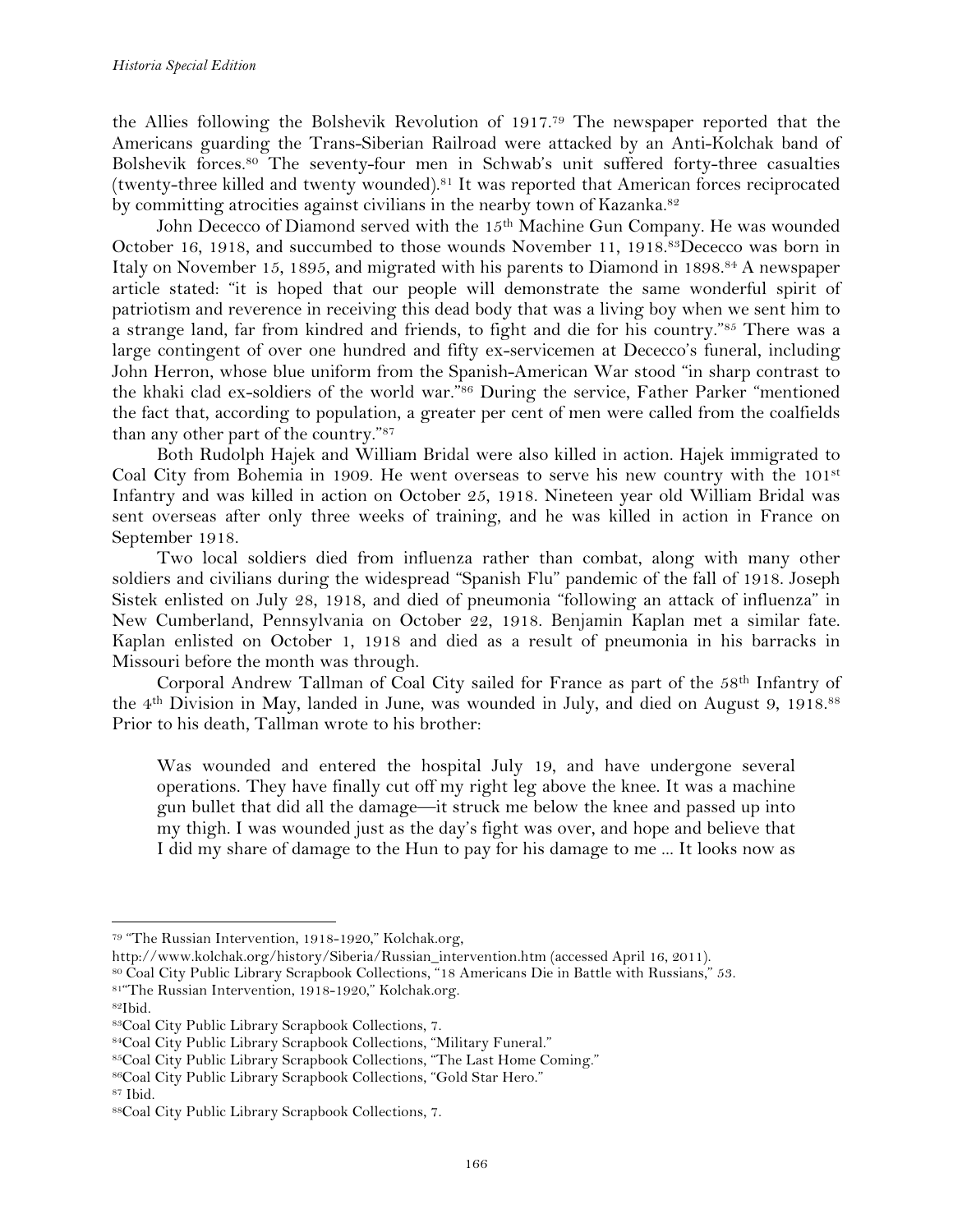if I could do little for Uncle Sam over here, so pick out the best turkey you can find and I'll eat it for Thanksgiving.89

In another letter, he wrote:

Am in the hospital now and having a pretty hard time writing. Came in a week ago and guess I am due to stay awhile. Was told to write to keep my mind off my body, but it's pretty hard. I can't write anymore. You will have to wait till later, when I will tell you how I am coming.<sup>90</sup>

Unfortunately, Tallman was unable to fulfill his promises, as he died shortly afterward. According to another newspaper article, Tallman came from a "family of patriots."91 He had another brother, Henry Tallman, who fought in the same battle that Andrew was wounded in, and also had twin brothers scheduled to be shipped overseas.92 Andrew was initially rejected twice for service by recruiting officers, but was able to pass his physical exam on his third attempt.93

A number of local women also volunteered their services. Coal City's Fannie Campbell was selected for Y.M.C.A. service in Europe.94 Campbell was the Secretary Treasurer of the local chapter of the Red Cross.<sup>95</sup> Locals sent her off to France with the same celebration afforded to local men. A large crowd gathered, songs and speeches were provided, and Campbell was presented with a wristwatch as a "concrete expression of the esteem in which she [was] held by her co workers and the people of the community."<sup>96</sup> While stationed in Tours, France she wrote home about the conditions there:

...comforts and conveniences the common people know not. I have seen women eating food from a can which she had picked up on a heap of garbage—I'm sure an Americans must have been living in the house otherwise there would have been nothing left in the can; an old man comes regularly to the café to pick up stubs of cigars and cigarettes which he finds on the floor; for a long time we were besieged with requests for empty cigar boxes, which were to be used as firewood. I could go on indefinitely with incidents of this type.<sup>97</sup>

Elizabeth Tessiatore was a Red Cross nurse who served eleven months in France, six months on the East Coast, and seven months in California, working and caring for convalescing soldiers.<sup>98</sup> In two letters home, Tessiatore recounted her travels in France and Italy.<sup>99</sup> She reveled in the freedom of movement that her service in the Red Cross provided. In one letter, she noted, "I received a letter from Theresa telling…about the terrible epidemic Coal City has

<sup>89</sup>Coal City Public Library Scrapbook Collections, 29.

<sup>90</sup> Coal City Public Library Scrapbook Collections, "Taps Eternal: Letter Comes From Hero Who Gave His Life For His Country," 29.

<sup>91</sup> Coal City Public Library Scrapbook Collections, "Is Wounded in Thick of Fighting," 33.

<sup>92</sup> Ibid.

<sup>93</sup> Ibid.

<sup>94</sup> Coal City Public Library Scrapbook Collections, "Will Serve Overseas," 29.

<sup>95</sup> Ibid.

<sup>96</sup>Coal City Public Library Scrapbook Collections, 39.

<sup>97</sup>Coal City Public Library Scrapbook Collections, 49.

<sup>98</sup> Coal City Public Library Scrapbook Collections, "Nurse to Care for U.S. Army Convalescents," 2.

<sup>99</sup>Coal City Public Library Scrapbook Collections, 47.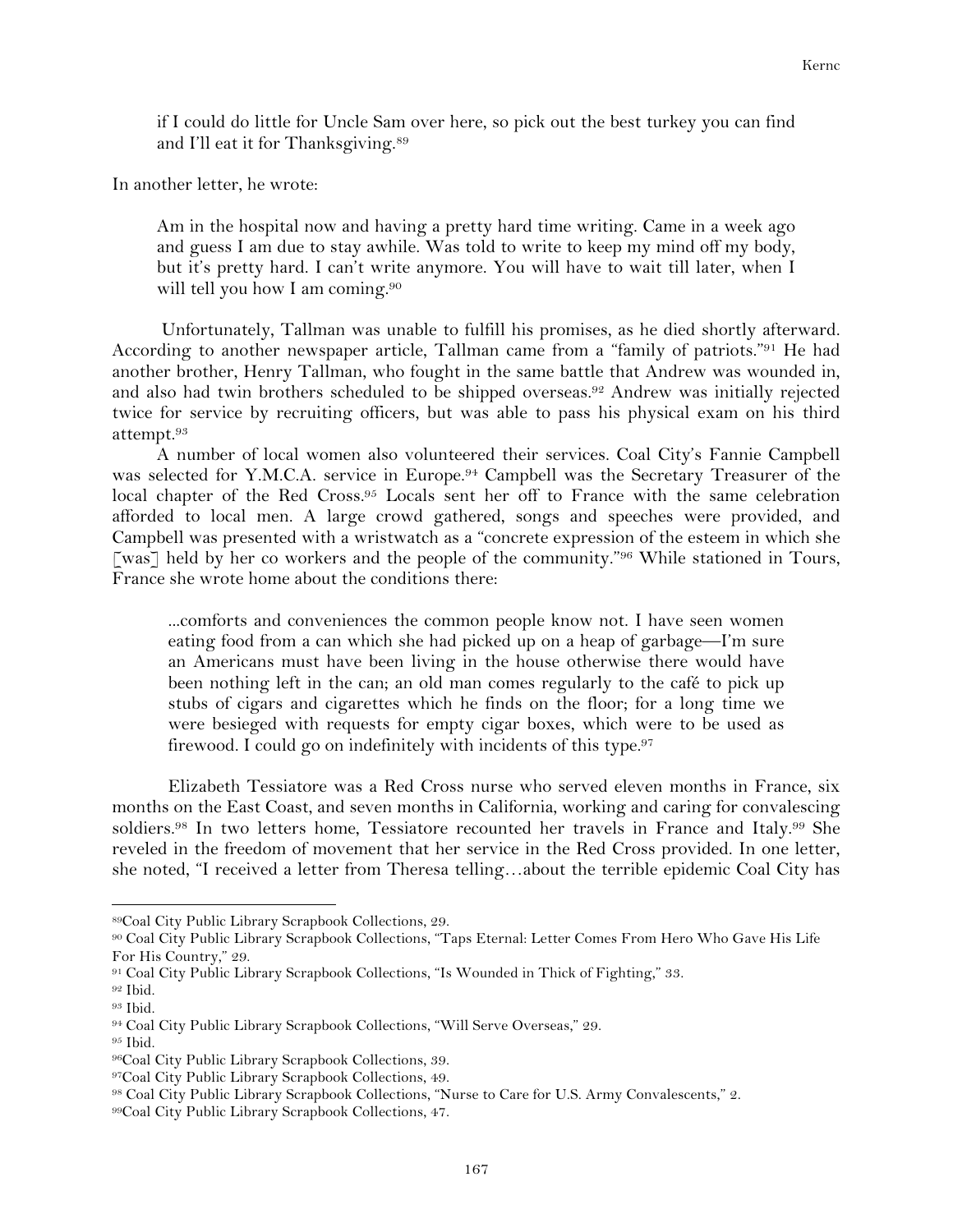had and the fatal results. We have been very fortunate and lost very few men considering they had been gassed more or less but we did lose three nurses and one corps boy from pneumonia following influenza."100 Overall, five local women—Jessie Jiskra, June Ryan, Margaret Ryan, Elizabeth Tessiatore, and Fannie Campbell—joined their male compatriots in the services. As the newspaper explained, "Every woman in the United States, young and old, rich and poor, [was] going to tell her Uncle Sam what she going to do to help him win the war. If you are an aviatrix, or would like to be one, register…and tell your Uncle Sam about it."101 These local women were prime examples of women who did just that.

# **Conclusion**

Residents of both towns celebrated the war's conclusion, in spite of some acute hardships remaining. Word of the armistice was received just a few days after Coal City's emergency influenza hospital closed. The hospital had received fifty-seven patients and reported eleven deaths.102 During the epidemic, residents were scared to congregate or even go outside. Even services at the Assumption church were suspended—the first time Sunday services were not held since the church's founding in 1892.<sup>103</sup> However, the paranoia over the Spanish Flu was quickly forgotten in the early hours of November 11, 1918. The newspaper reported:

When the news that Peace terms had been signed flashed over the wires in the early hours last Monday morning the honor of imparting the glad tidings to the people of Coal City fell to Miss Ethel Suffern, night operator at the central office. Within a few moments after the word was passed out hundreds of people gathered on Broadway and joined in a great victory jubilee. A line of march was formed and the principal streets were paraded ... At 6:30 o'clock the crowd dispersed to prepare for another parade at 10 o'clock. Never in the history of Coal City has there been such a demonstration.104

Miss Edith Smith, who was in France when the end of the war was announced, wrote to her relatives:

My dear folks:--'La guerre est finie!' Thank God! Thank God! My heart is so full of praise and thanksgiving that I can't write!

Later 7:30 p.m.

Perhaps I can write intelligently now. I'll try to any way. I know how you are all rejoicing tonight, and Ann and I are rejoicing with you in our little lonesome hut in far away Lury-sur-Arnon. And how we long to be with our boys! But we are thankful to know that now they will never reach the front ... We were on a hill just out of town and had turned to come back. We stood there, looking at the quiet, quaint, sleepy little town and admiring the beautiful view, for it is beautiful here—when suddenly the church bells began to peal forth jubilantly and we could see the women rushing excitedly into the streets and waiving their hands. I looked at my watch and when I saw that it was 3 p. m. I

<sup>100</sup> Ibid.

<sup>101</sup>Coal City Public Library Scrapbook Collections, "Call Women to Register For War Aid," 27.

<sup>102</sup> Coal City Public Library Scrapbook Collections, "Hospital Closed," 36.

<sup>103</sup>Coal City Public Library Scrapbook Collections, 37.

<sup>104</sup>Coal City Public Library Scrapbook Collections, "Big Victory Jubilee," 40.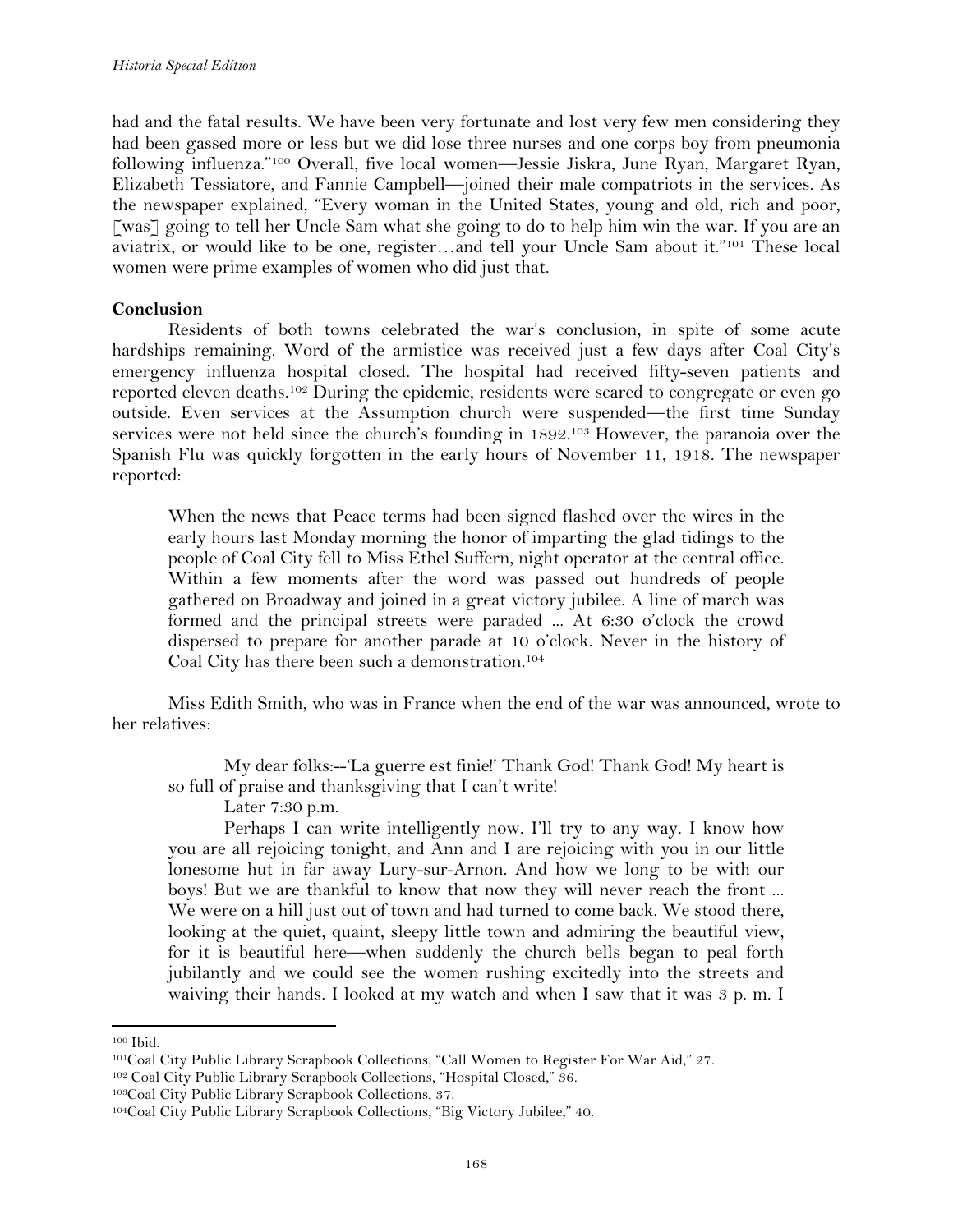said: "Ann, it's over!" Oh! how the faces of those French women shown, as we passed them on our way back, and "Finie Madame, finie! La guerre finie! Vive L' Amerik!"greeted us on all sides, and we with eyes that shown with tears of joy, gave back in response, our "Tres bon! Finie! Vive la France!"105

Longtime local resident, Charles Girot,was a young boy when World War I ended. He recalled picking walnuts as a child for the war effort; the walnuts were turned into charcoal used in gas masks.106 He also remembered the large funeral procession when John Dececco's body was returned from overseas.107 One of his fondest childhood memories was the celebration that took place when World War I ended. According to Girot, an effigy of the Kaiser was suspended on a wire at the intersection of the two main streets in Coal City, and to celebrate the victory over Germany a group of local residents armed with shotguns used it for target practice.108

Celebrations recurred over the next several months, as residents filtered home from overseas. The newspaper commented on one such event:

…an excellent banquet was served to Coal City lads in uniform, under the auspices of the local Red Cross. Castle Hall was gaily decorated and festooned ... Thirty soldier boys and one sailor lad, each accompanied by one friend, honored the festive board and participated in the hospitality of the Red Cross. As the evening wore on, much hilarity and good fellowship, characterized the gathering ... After the banquet, all repaired to New Opera House, for the entertainment. Probably the largest audience, ever congregated within its walls, greeted the boys ... But the spirit was different [from when they left for overseas]—then it was one of encouragement, tinged with a few tears, now it was one of joy, on the safe return of beloved ones.<sup>109</sup>

At the meeting, community members proposed that a permanent monument be erected and dedicated to the heroes, and they declared "that the returned soldiers [should] be the leaders in our community and... a powerful asset in making [the] community a better place to live in." A number of local men remained overseas as members of the Army of Occupation, but the war was over for Coal City and Diamond residents. As a tribute to the communities' involvement in the war, a German helmet, sent by John Strejeck, who remained in France, was put "on display in the window at the First National Bank."110

Unfortunately, the end of the war also spelled difficult times for the communities. The First World War had temporarily revitalized the coal industry. With wartime demand for coal diminished, coal production waned. Many underground mines in the area closed in the 1920s, as s decrease in government spending fueled a post-World War I economic slump in an industry that had enjoyed high demand by the military during the war. <sup>111</sup> The lack of industrial

<sup>106</sup> Charles Girot, interview by Michele Micetich and Christopher Kernc, 15 February 2008, World War II: From Home Front to Warfront History Collection, Coal City Public Library District, Coal City, IL, available at http://www.coalcity.lib.il.us/wwii/collections/girot\_chuck/girot\_audio.html (accessed April 17, 2011).

<sup>105</sup>Coal City Public Library Scrapbook Collections, "Items of General Interest to the Coal City Branch," 40.

<sup>107</sup> Ibid. <sup>108</sup> Ibid.

<sup>109</sup> Coal City Public Library Scrapbook Collections, "Soldiers Entertained," 42.

<sup>110</sup>*The Coal City Courant* (Coal City, IL.), 3 January 1919.

<sup>111</sup> Eric Jarvis, "Toward a New Deal for Coal?: The United States Coal Commission of 1922," *Journal of the Historical Society* 8, no. 3 (2008): 438.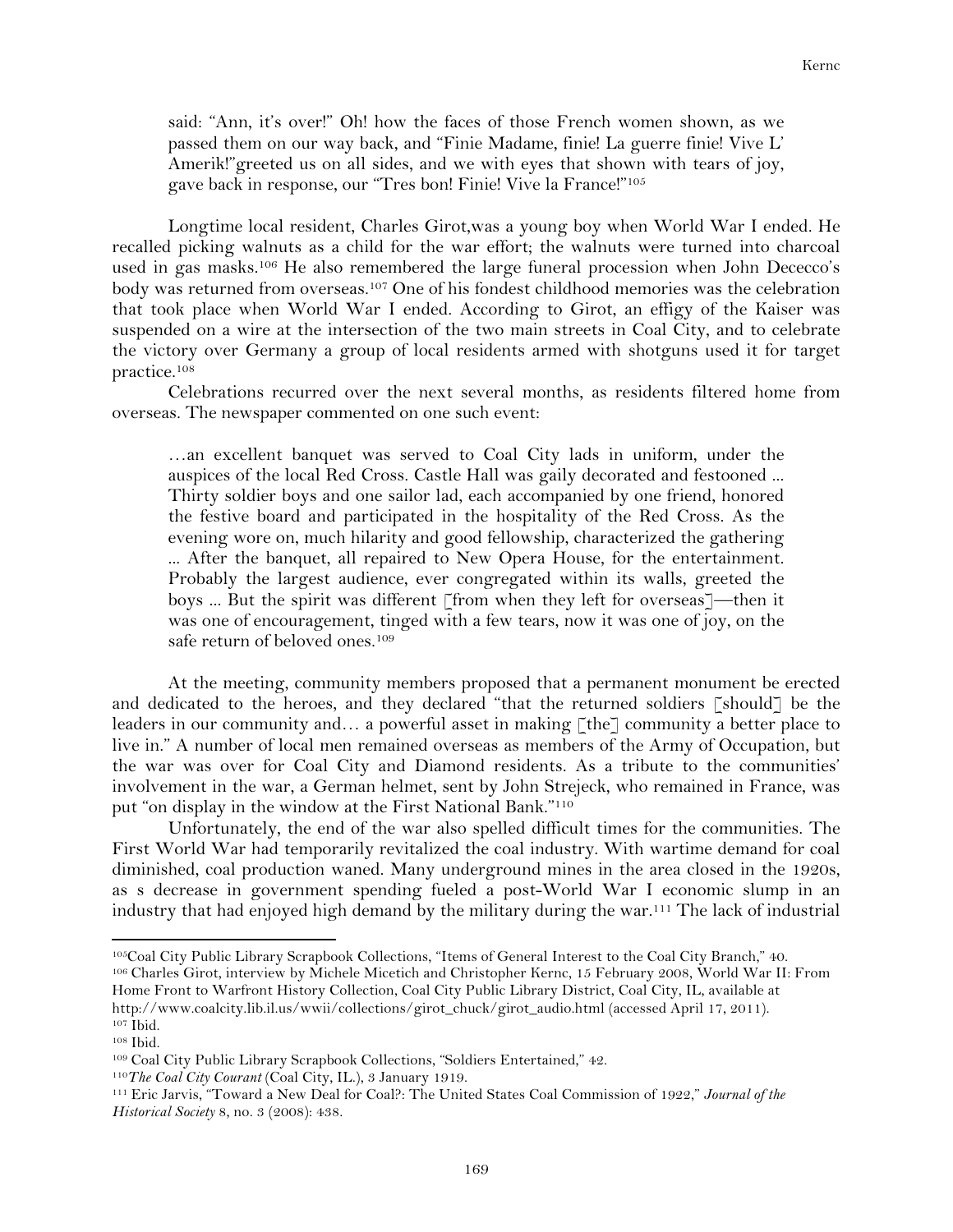demand combined with the resurgence of European coal production spelled hard times for Illinois coal producers and, consequently, their workers. As time progressed, technology provided more cost-effective alternative energy sources to coal. This was another significant factor in the demise of coal production in northern Illinois. Oil and natural gas began to compete with coal as the primary source of energy. In the mid-1920s industries around the world were shifting away from coal and turning to oil and natural gas for energy resources. The coal industry in Coal City, Diamond, and surrounding towns suffered greatly as Chicago followed this movement.

The residents of Coal City and Diamond vigorously responded to the nation's call to serve during World War I. Men were drafter or volunteered for military service, women joined the Y.M.C.A. or Red Cross, industrial workers churned out coal for the war, community members volunteered their time and labor to produce needed items and compile care packages, and others conserved and sacrificed so that the war's demands could be met. In the process, the war transformed the community. Disparate groups, through their sacrifices and patriotism, were brought together by the World War I, and although some ethnic and labor tensions existed, the number of protests or violent incidents remained low. In a sense, war helped forge the towns into a community, although many of the details of the war itself and the struggles of towns like Coal City and Diamond, Illinois, have gone from popular memory, especially with their postwar decline. These stories form a part of a fascinating, although often-overlooked, story of the United States in World War I.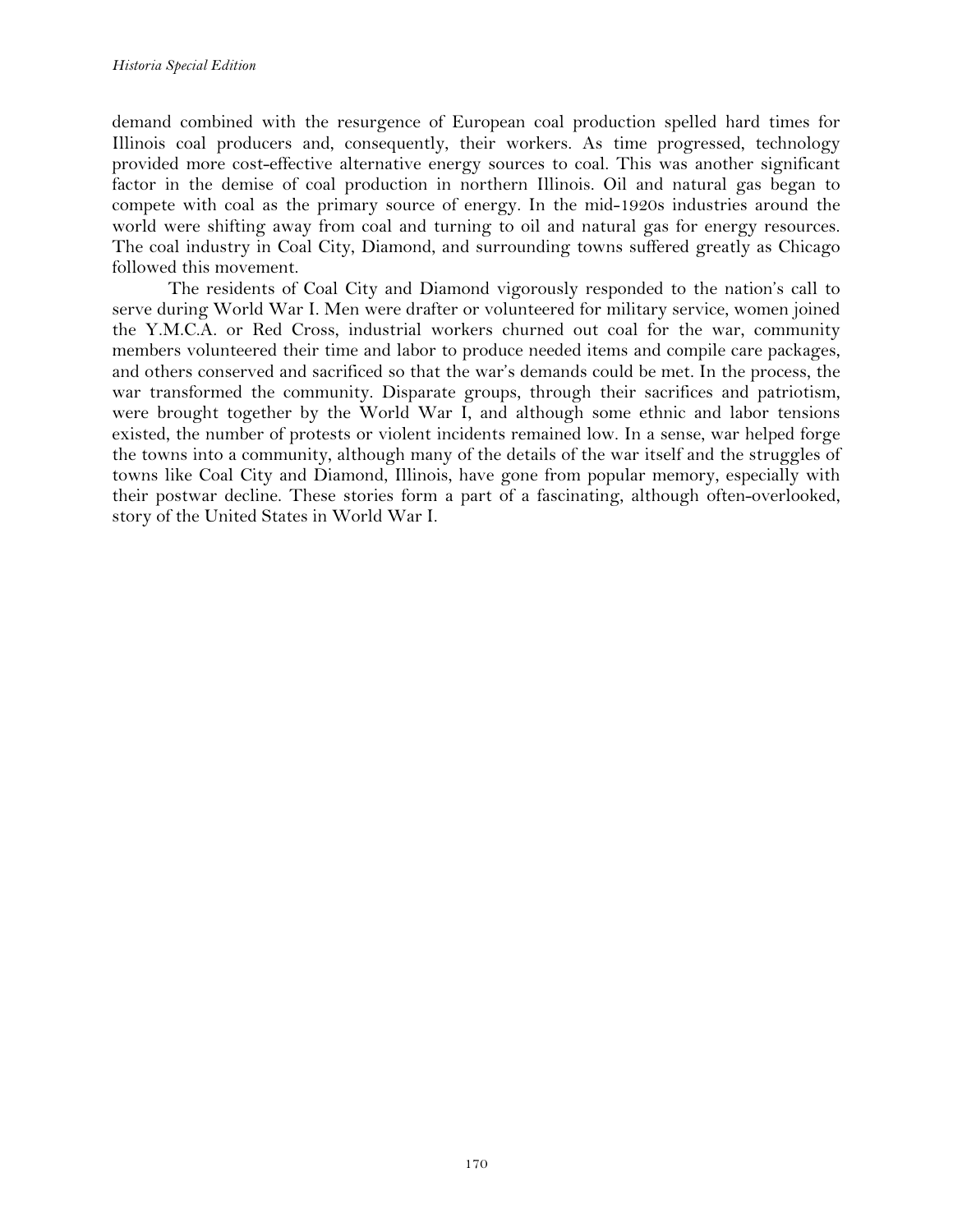## APPENDIX

According to an article in the Coal City Public Library District's scrapbook collections, the local residents who served during World War I were:

William Adams John Albrecht Paul Ardisone Stephen Ayersman Bernard Ayersman Angelo Balbinot John Bates James Bell William Bennett John Boero Harry H. Bittner Bernard Born Fred Born EzioBottari Steven Bracco Robert Bridel William Bridel George Brown Norman R. Brown Frank Busaytis Sergeant Major Francis P. Boetta Alexander Balin Domenic Baudino John Bell Domenic Biami Joseph F. Boero Joseph Boggio Christopher Born Nicholas Born Carl Bottari Frank Bridel Louis Briemer John Fletcher Brown Charles Burt W.L. Blake James Cabodi Byron Campbell Lieut. Warren Campbell Louis Ceretto Joseph H. Chvatal Andrew Cairns Nelson Campbell

Thomas Campbell James Chada John Dagon Ray Dagon Basil Davis Victor Davis Domenic D. Davito Domenic M. Davito Samuel Davy John Dececco Angelo Delucki Stephen Delucki John Deprat Benjamin Deprat Edward Dite Emil Dite John Domas Hubert Draznik Henry Dwyer John Davis Paul Enrietto Frank Facinelli Louis Fanchi Domenic Favero John Fleming Daniel Franklin James Galligan John Geitz Frank Giato James Giordono Peter Giordono John B. Girot John Girot John Gladders Felix Gomora John Greenan Zacharia Galbraith Arco Guizzetti Alex Gilmour Fred L. Haake Rudolph Hajek John Haldorson James Hamilton

Wilfred Hartley James Hasal Joseph Hejda Louis Hejda Frank Hejna Joseph Hejna Anton Helling William Helling Bernard Herdes Fred Herron Joseph Heylik Joseph Huml Anton Jaicomo Pete Jiacomo Frank Jiskra Joseph B. Jiskra Benjamin Kaplan Frank Kasik Edward Kastl Henry Kessler Charles Kniepkamp William Kniepkamp Otis Knudtson Emil Krahl Carl Kramer William Kramer Herman Krause James W. Kodat John Lafferty James F. Lamie Thomas W. Lamie William Lohmar John Luck Henry E. Lyons Anton Marchello Charles Margaron Martin Marsaglia Edward Martin Edward Martinec Joseph Martinec Marshall Matthews William Matthews Tipton McCawley